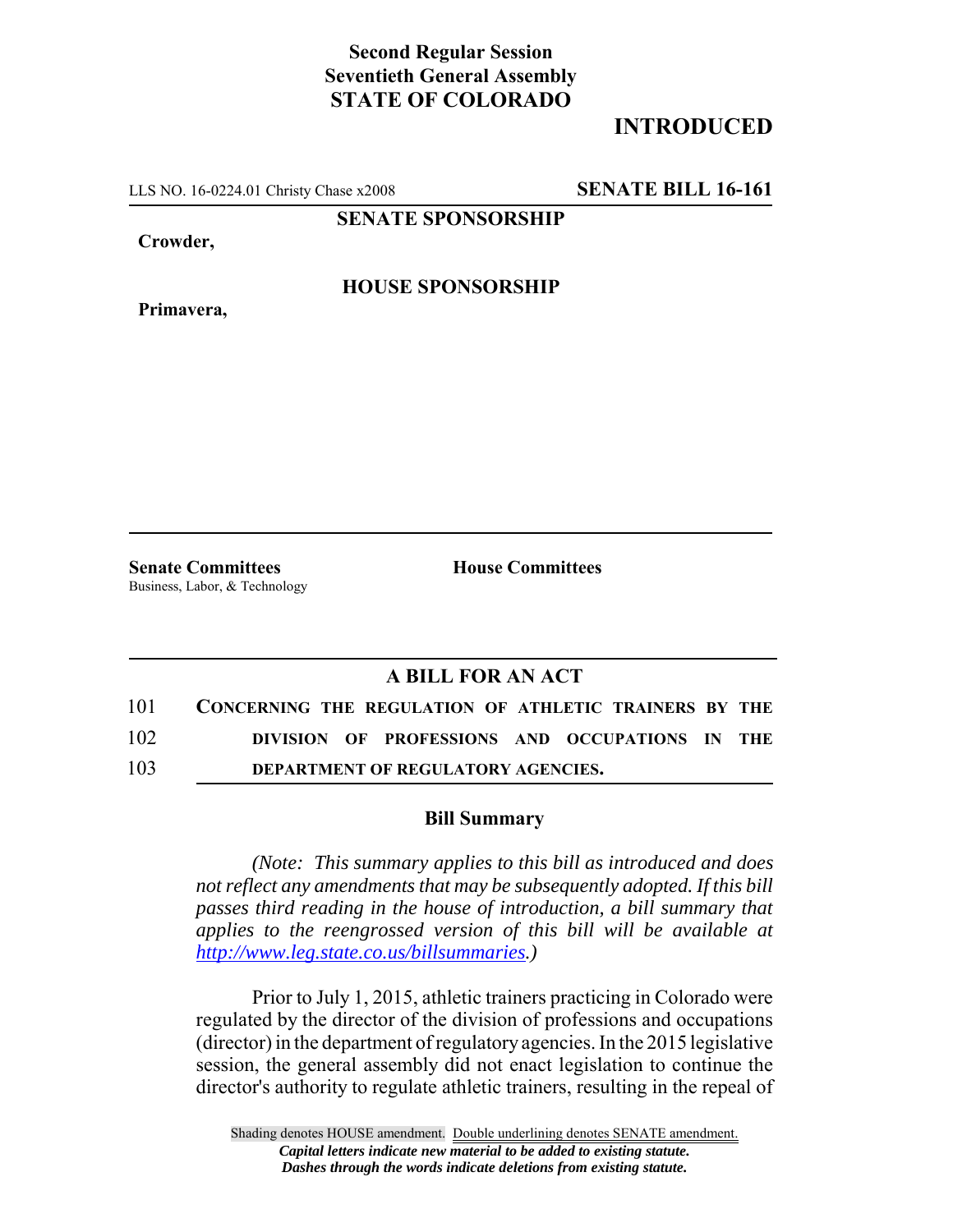the director's authority on July 1, 2015.

The bill reinstates the director's authority to regulate athletic trainers, requiring athletic trainers to obtain a registration from the director in order to practice athletic training in Colorado. The bill restores the "Athletic Trainer Practice Act", as it existed on June 30, 2015, with the following substantive changes:

- ! Deletes from the definition of what constitutes the practice of athletic training and moves to a provision specifying the requirements for engaging in the practice of athletic training in this state a requirement that an athletic trainer practice under the direction of a physician, dentist, or other licensed health care professional;
- ! Adds title protection for the abbreviation "A.T.C.", limiting its use to registered athletic trainers;
- ! Requires an applicant for an athletic trainer registration to provide evidence of current certification by the national certifying agency;
- ! Requires a registrant applying to renew his or her registration to submit, if requested by the director, evidence of current certification by the national certifying agency;
- ! With regard to exceptions to the requirements of the practice act, changes the term "student athletic trainer" to "athletic training student"; and
- ! Adds as grounds for discipline the failure of an athletic trainer to practice pursuant to the direction of a Colorado-licensed or otherwise lawfully practicing physician, dentist, or health care professional and the failure to practice in a manner that meets generally accepted standards of athletic training practice.

The bill repeals the regulation of athletic trainers on September 1, 2026, and requires the department of regulatory agencies, prior to the repeal, to conduct a sunset review of the regulation of athletic trainers.

 *Be it enacted by the General Assembly of the State of Colorado:* **SECTION 1.** In Colorado Revised Statutes, **recreate and reenact, with amendments,** article 29.7 of title 12 as follows: **ARTICLE 29.7 Athletic Trainer Practice Act 12-29.7-101. Short title.** THE SHORT TITLE OF THIS ARTICLE IS THE "ATHLETIC TRAINER PRACTICE ACT".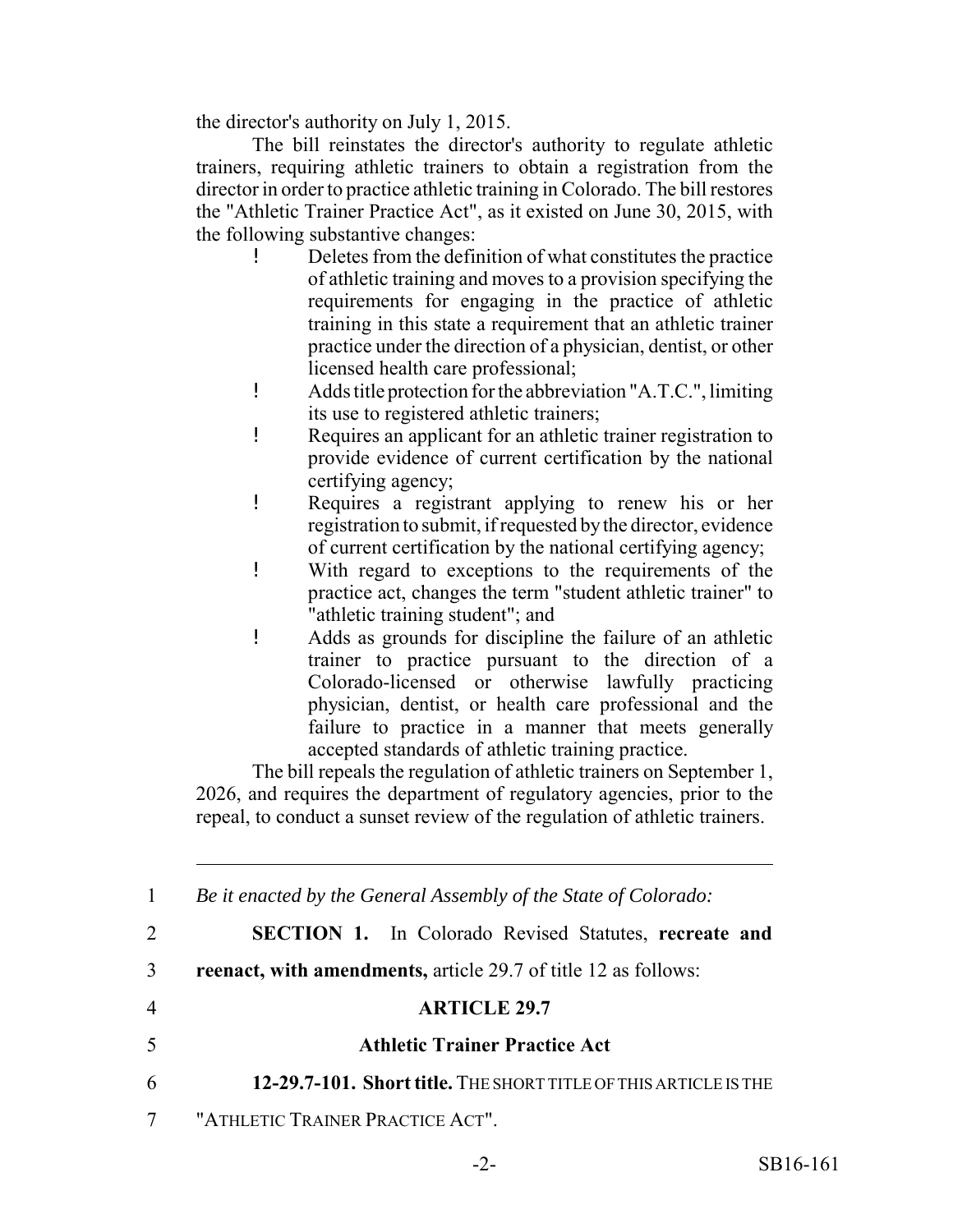**12-29.7-102. Legislative declaration.** THE GENERAL ASSEMBLY HEREBY FINDS AND DECLARES THAT THE PRACTICE OF ATHLETIC TRAINING BY A PERSON WHO DOES NOT POSSESS A VALID REGISTRATION ISSUED PURSUANT TO THIS ARTICLE IS NOT IN THE BEST INTERESTS OF THE PEOPLE OF THE STATE OF COLORADO. IT IS NOT, HOWEVER, THE INTENT OF THIS ARTICLE TO RESTRICT THE PRACTICE OF A PERSON DULY REGISTERED PURSUANT TO ANY ARTICLE OF THIS TITLE OR OTHER LAWS OF THIS STATE FROM PRACTICING WITHIN THE PERSON'S SCOPE OF PRACTICE AND AUTHORITY PURSUANT TO THOSE LAWS.

 **12-29.7-103. Definitions.** AS USED IN THIS ARTICLE, UNLESS THE CONTEXT OTHERWISE REQUIRES:

 (1) "ACCREDITED ATHLETIC TRAINING EDUCATION PROGRAM" MEANS A PROGRAM OF INSTRUCTION IN ATHLETIC TRAINING THAT IS OFFERED BY AN INSTITUTION OF HIGHER EDUCATION AND ACCREDITED BY A NATIONAL, REGIONAL, OR STATE AGENCY RECOGNIZED BY THE UNITED STATES SECRETARY OF EDUCATION, OR ANY OTHER ACCREDITED PROGRAM APPROVED BY THE DIRECTOR.

 (2) "ATHLETE" MEANS A PERSON WHO, IN ASSOCIATION WITH AN EDUCATIONAL INSTITUTION, AN ORGANIZED COMMUNITY SPORTS PROGRAM OR EVENT, OR A PROFESSIONAL, AMATEUR, OR RECREATIONAL ORGANIZATION OR SPORTS CLUB, PARTICIPATES IN GAMES, SPORTS, RECREATION, OR EXERCISE REQUIRING PHYSICAL STRENGTH, FLEXIBILITY, RANGE OF MOTION, SPEED, STAMINA, OR AGILITY.

 (3) "ATHLETIC TRAINER" MEANS A PERSON ENGAGED IN THE PRACTICE OF ATHLETIC TRAINING.

 (4) (a) "ATHLETIC TRAINING" MEANS THE PERFORMANCE OF THOSE SERVICES THAT REQUIRE THE EDUCATION, TRAINING, AND EXPERIENCE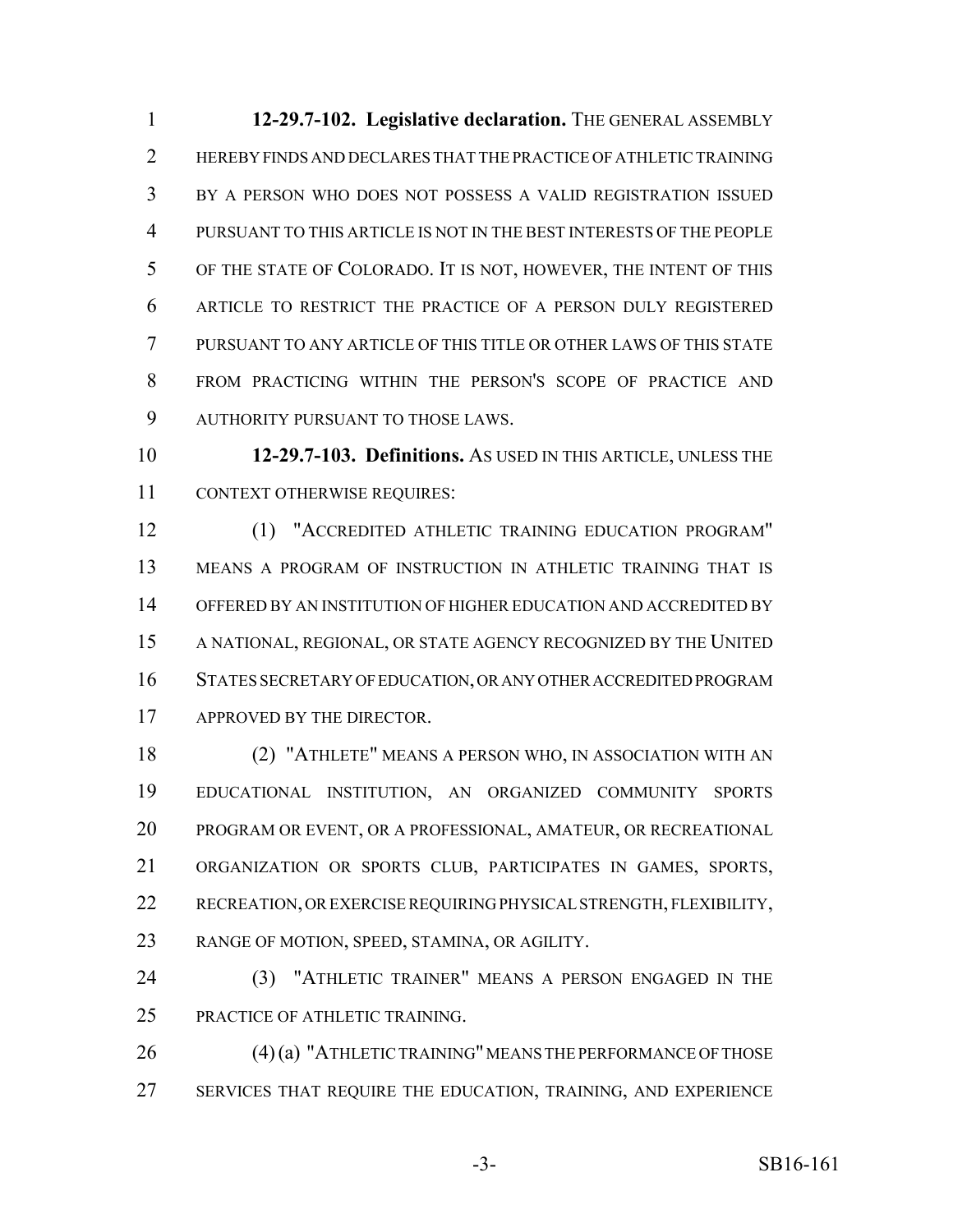REQUIRED BY THIS ARTICLE FOR REGISTRATION AS AN ATHLETIC TRAINER PURSUANT TO SECTION 12-29.7-107. "ATHLETIC TRAINING" INCLUDES SERVICES APPROPRIATE FOR THE PREVENTION, RECOGNITION, ASSESSMENT, MANAGEMENT, TREATMENT, REHABILITATION, AND RECONDITIONING OF INJURIES AND ILLNESSES SUSTAINED BY AN ATHLETE:

 (I) WHO IS ENGAGED IN SPORTS, GAMES, RECREATION, OR EXERCISE REQUIRING PHYSICAL STRENGTH, FLEXIBILITY, RANGE OF MOTION, SPEED, STAMINA, OR AGILITY; OR

 (II) THAT AFFECT AN ATHLETE'S PARTICIPATION OR PERFORMANCE IN SPORTS, GAMES, RECREATION, OR EXERCISE AS DESCRIBED IN SUBPARAGRAPH (I) OF THIS PARAGRAPH (a).

(b) "ATHLETIC TRAINING" INCLUDES:

 (I) PLANNING, ADMINISTERING, EVALUATING, AND MODIFYING METHODS FOR PREVENTION AND RISK MANAGEMENT OF INJURIES AND ILLNESSES;

 (II) IDENTIFYING AN ATHLETE'S MEDICAL CONDITIONS AND DISABILITIES AND APPROPRIATELY CARING FOR OR REFERRING AN ATHLETE AS APPROPRIATE;

 (III) RECOGNIZING, ASSESSING, TREATING, MANAGING, PREVENTING, REHABILITATING, RECONDITIONING, AND APPROPRIATELY REFERRING TO ANOTHER HEALTH CARE PROVIDER TO TREAT INJURIES AND 22 ILLNESSES;

 (IV) USING THERAPEUTIC MODALITIES FOR WHICH THE ATHLETIC TRAINER HAS RECEIVED APPROPRIATE TRAINING AND EDUCATION;

**(V) USING CONDITIONING AND REHABILITATIVE EXERCISE;** 

(VI) USING TOPICAL PHARMACOLOGICAL AGENTS, IN CONJUNCTION

WITH THE ADMINISTRATION OF THERAPEUTIC MODALITIES AND PURSUANT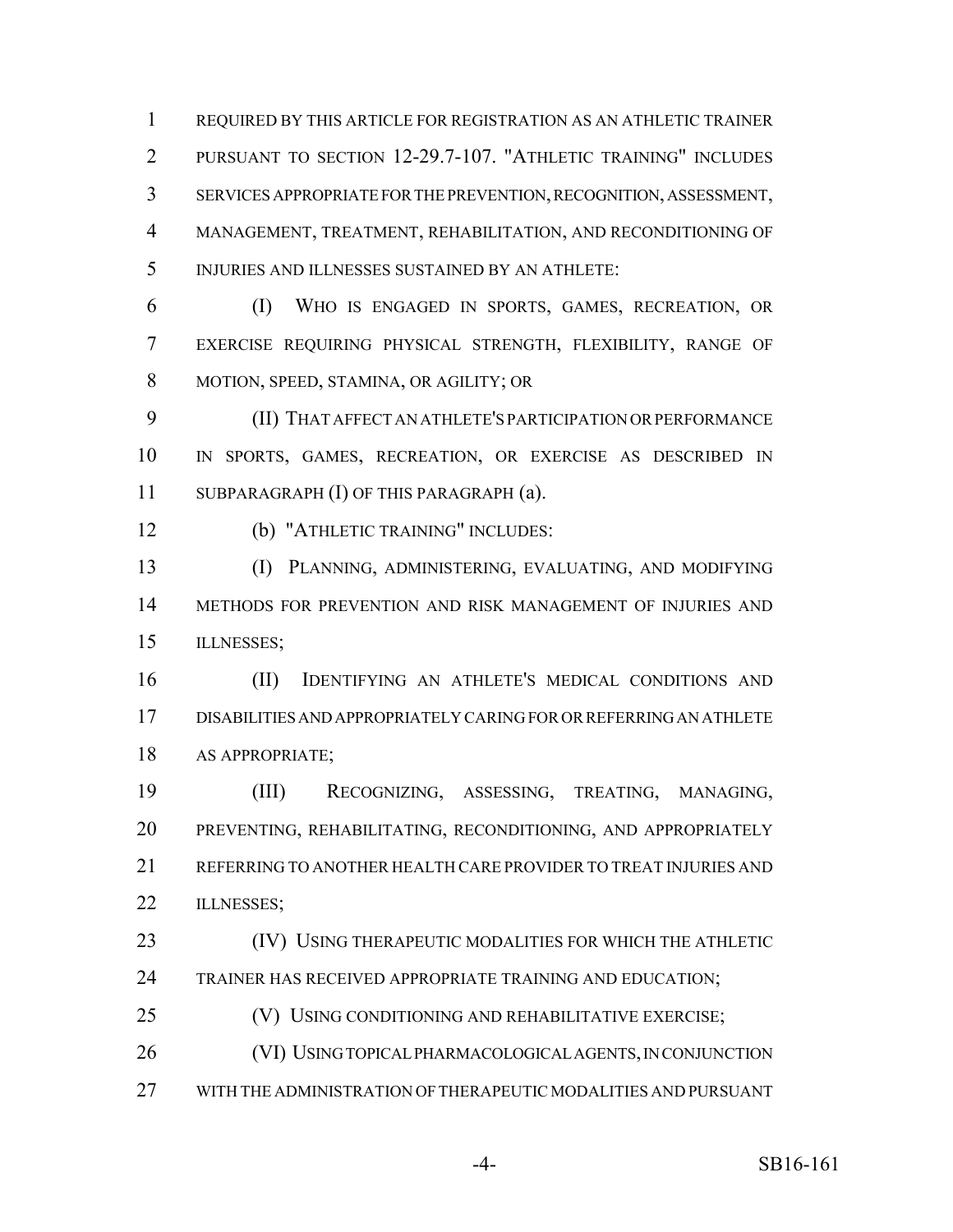TO PRESCRIPTIONS ISSUED IN ACCORDANCE WITH THE LAWS OF THIS STATE, FOR WHICH THE ATHLETIC TRAINER HAS RECEIVED APPROPRIATE TRAINING AND EDUCATION;

 (VII) EDUCATING AND COUNSELING ATHLETES CONCERNING THE PREVENTION AND CARE OF INJURIES AND ILLNESSES;

 (VIII) EDUCATING AND COUNSELING THE GENERAL PUBLIC WITH RESPECT TO ATHLETIC TRAINING SERVICES;

8 (IX) REFERRING AN ATHLETE RECEIVING ATHLETIC TRAINING SERVICES TO APPROPRIATE HEALTH CARE PERSONNEL AS NEEDED; AND

 (X) PLANNING, ORGANIZING, ADMINISTERING, AND EVALUATING 11 THE PRACTICE OF ATHLETIC TRAINING.

 (c) AS USED IN THIS SUBSECTION (4), "INJURIES AND ILLNESSES" INCLUDES THOSE CONDITIONS IN AN ATHLETE FOR WHICH ATHLETIC TRAINERS, AS THE RESULT OF THEIR EDUCATION, TRAINING, AND COMPETENCY, ARE QUALIFIED TO PROVIDE CARE.

 (5) "DIRECTION OF A COLORADO-LICENSED OR OTHERWISE LAWFULLY PRACTICING PHYSICIAN, DENTIST, OR HEALTH CARE PROFESSIONAL" MEANS THE PLANNING OF SERVICES WITH A PHYSICIAN, DENTIST, OR HEALTH CARE PROFESSIONAL; THE DEVELOPMENT AND APPROVAL BY THE PHYSICIAN, DENTIST, OR HEALTH CARE PROFESSIONAL OF PROCEDURES AND PROTOCOLS TO BE FOLLOWED IN THE EVENT OF AN INJURY OR ILLNESS; THE MUTUAL REVIEW OF THE PROTOCOLS ON A PERIODIC BASIS; AND THE APPROPRIATE CONSULTATION AND REFERRAL BETWEEN THE PHYSICIAN, DENTIST, OR HEALTH CARE PROFESSIONAL AND THE ATHLETIC TRAINER.

26 (6) "DIRECTOR" MEANS THE DIRECTOR OF THE DIVISION OR HIS OR HER DESIGNEE.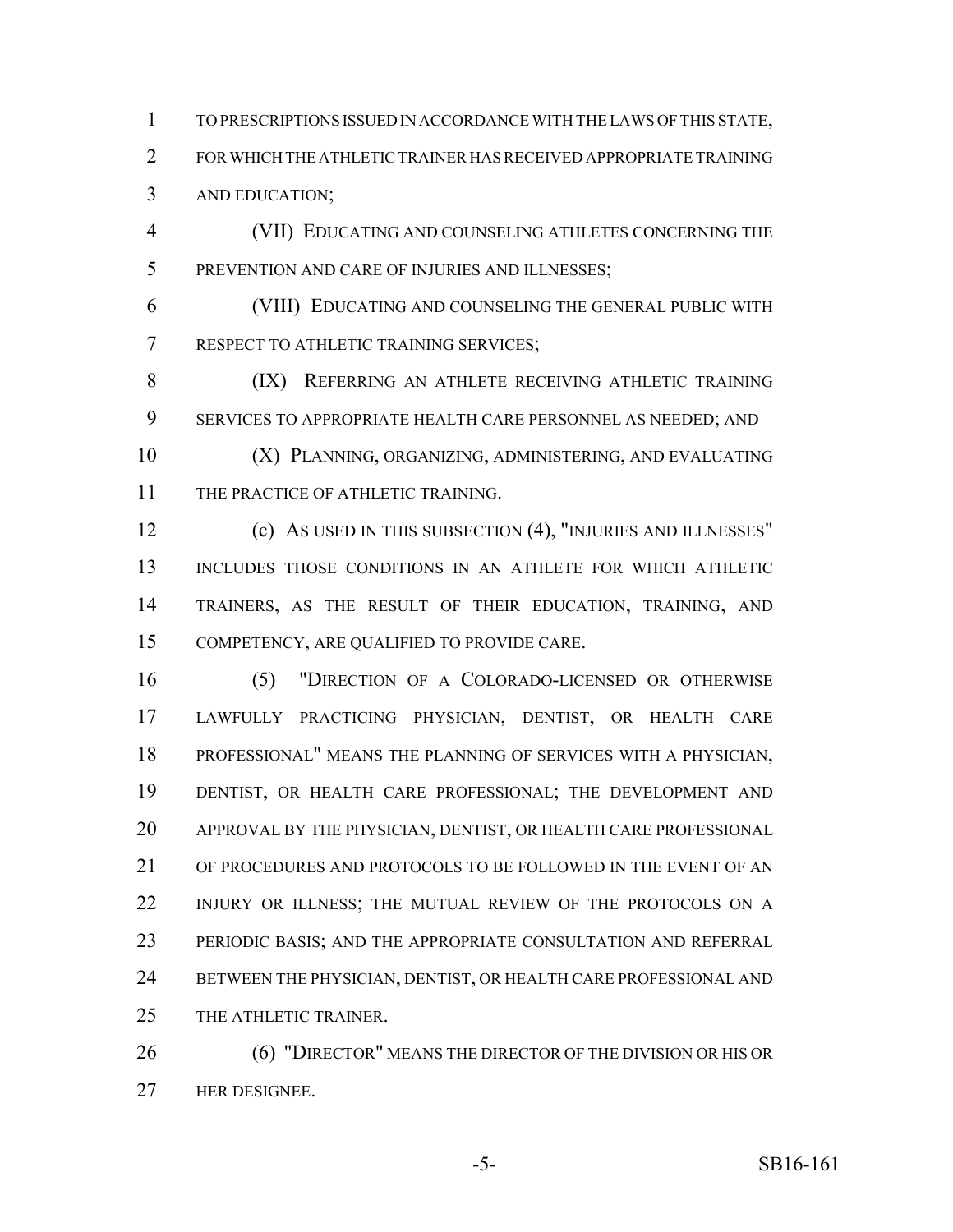(7) "DIVISION" MEANS THE DIVISION OF PROFESSIONS AND OCCUPATIONS IN THE DEPARTMENT OF REGULATORY AGENCIES CREATED IN SECTION 24-34-102, C.R.S.

 (8) "NATIONAL CERTIFYING AGENCY" MEANS A NATIONALLY RECOGNIZED AGENCY THAT CERTIFIES THE COMPETENCY OF ATHLETIC TRAINERS THROUGH THE USE OF AN EXAMINATION.

 (9) "REGISTRANT" MEANS AN ATHLETIC TRAINER REGISTERED PURSUANT TO THIS ARTICLE.

 **12-29.7-104. Use of titles restricted.** ONLY A PERSON REGISTERED AS AN ATHLETIC TRAINER MAY USE THE TITLE "ATHLETIC TRAINER" OR "REGISTERED ATHLETIC TRAINER", THE LETTERS "A.T.", "A.T.C.", OR ANY OTHER GENERALLY ACCEPTED TERMS, LETTERS, OR FIGURES THAT INDICATE THAT THE PERSON IS AN ATHLETIC TRAINER.

 **12-29.7-105. Limitations on authority.** (1) NOTHING IN THIS ARTICLE AUTHORIZES AN ATHLETIC TRAINER TO PRACTICE:

(a) MEDICINE, AS DEFINED IN ARTICLE 36 OF THIS TITLE;

(b) PHYSICAL THERAPY, AS DEFINED IN ARTICLE 41 OF THIS TITLE;

(c) CHIROPRACTIC, AS DEFINED IN ARTICLE 33 OF THIS TITLE;

 (d) OCCUPATIONAL THERAPY, AS DEFINED IN ARTICLE 40.5 OF THIS 20 TITLE; OR

 (e) ANY OTHER REGULATED FORM OF HEALING EXCEPT AS 22 AUTHORIZED BY THIS ARTICLE.

 (2) NOTHING IN THIS ARTICLE AUTHORIZES AN ATHLETIC TRAINER TO TREAT A DISEASE OR CONDITION THAT IS NOT RELATED TO A PERSON'S PARTICIPATION IN SPORTS, GAMES, RECREATION, OR EXERCISE, BUT THE ATHLETIC TRAINER SHALL TAKE A PERSON'S DISEASE OR CONDITION INTO ACCOUNT IN PROVIDING ATHLETIC TRAINING SERVICES AND SHALL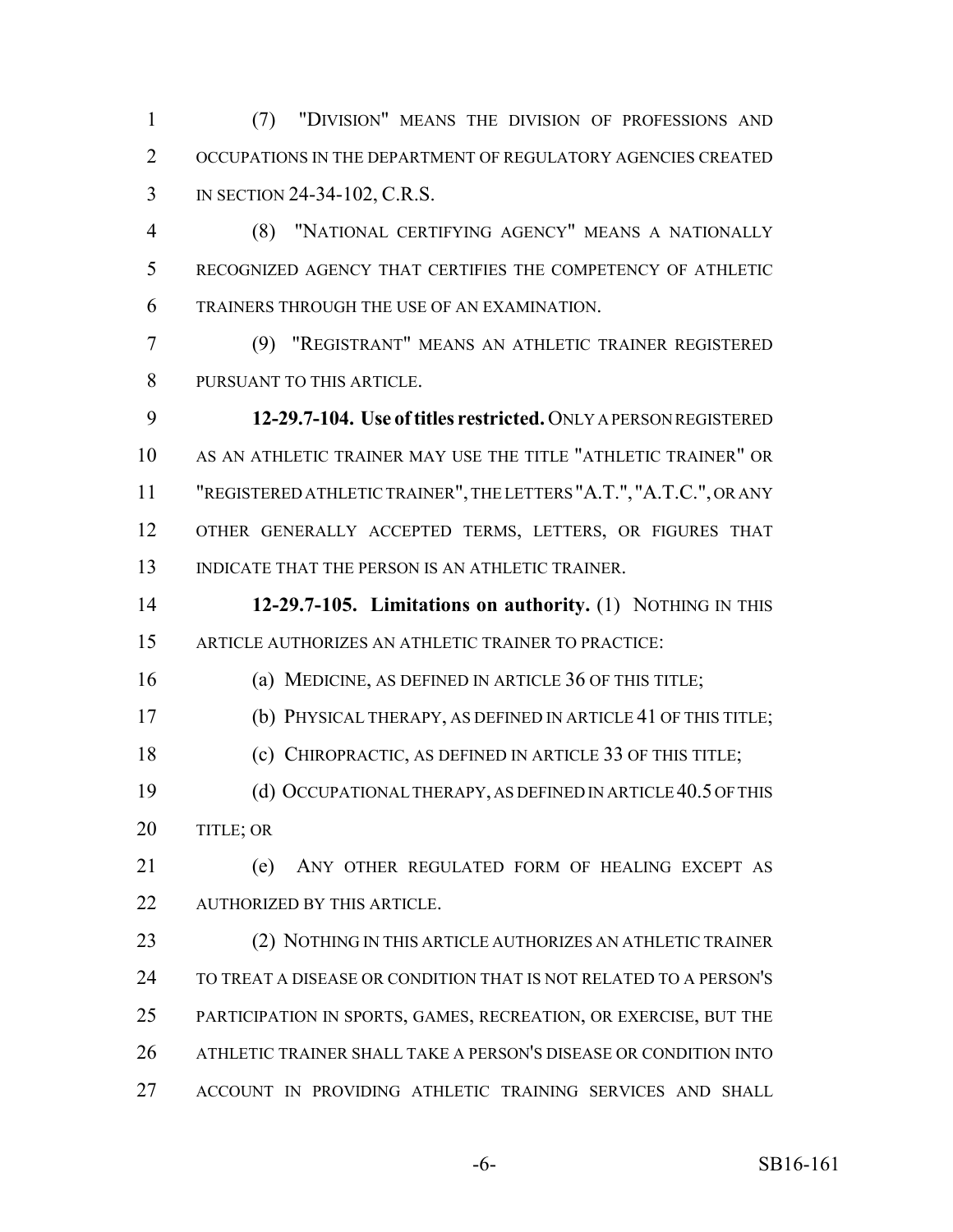CONSULT WITH A PHYSICIAN AS APPROPRIATE REGARDING THE DISEASE OR CONDITION.

 (3) NOTHING IN THIS ARTICLE PROHIBITS A PERSON FROM RECOMMENDING WEIGHT MANAGEMENT OR EXERCISE TO IMPROVE STRENGTH, CONDITIONING, FLEXIBILITY, AND CARDIOVASCULAR PERFORMANCE TO A PERSON IN NORMAL HEALTH AS LONG AS THE PERSON RECOMMENDING THE WEIGHT MANAGEMENT OR EXERCISE DOES NOT REPRESENT HIMSELF OR HERSELF AS AN ATHLETIC TRAINER AND THE PERSON DOES NOT ENGAGE IN ATHLETIC TRAINING AS DEFINED IN THIS ARTICLE.

 **12-29.7-106. Registration required.** (1) EXCEPT AS OTHERWISE PROVIDED IN THIS ARTICLE, IN ORDER TO PRACTICE ATHLETIC TRAINING OR REPRESENT ONESELF AS BEING ABLE TO PRACTICE ATHLETIC TRAINING IN THIS STATE, A PERSON MUST:

 (a) POSSESS A VALID REGISTRATION ISSUED BY THE DIRECTOR IN ACCORDANCE WITH THIS ARTICLE AND ANY RULES ADOPTED UNDER THIS ARTICLE; AND

 (b) PRACTICE PURSUANT TO THE DIRECTION OF A COLORADO-LICENSED OR OTHERWISE LAWFULLY PRACTICING PHYSICIAN, DENTIST, OR HEALTH CARE PROFESSIONAL.

 **12-29.7-107. Requirements for registration - registration by endorsement - application - denial.** (1) EVERY APPLICANT FOR A 23 REGISTRATION TO PRACTICE ATHLETIC TRAINING MUST HAVE:

 (a) EARNED A BACCALAUREATE DEGREE FROM AN ACCREDITED COLLEGE OR UNIVERSITY;

 (b) SUCCESSFULLY COMPLETED AN ACCREDITED ATHLETIC TRAINING EDUCATION PROGRAM;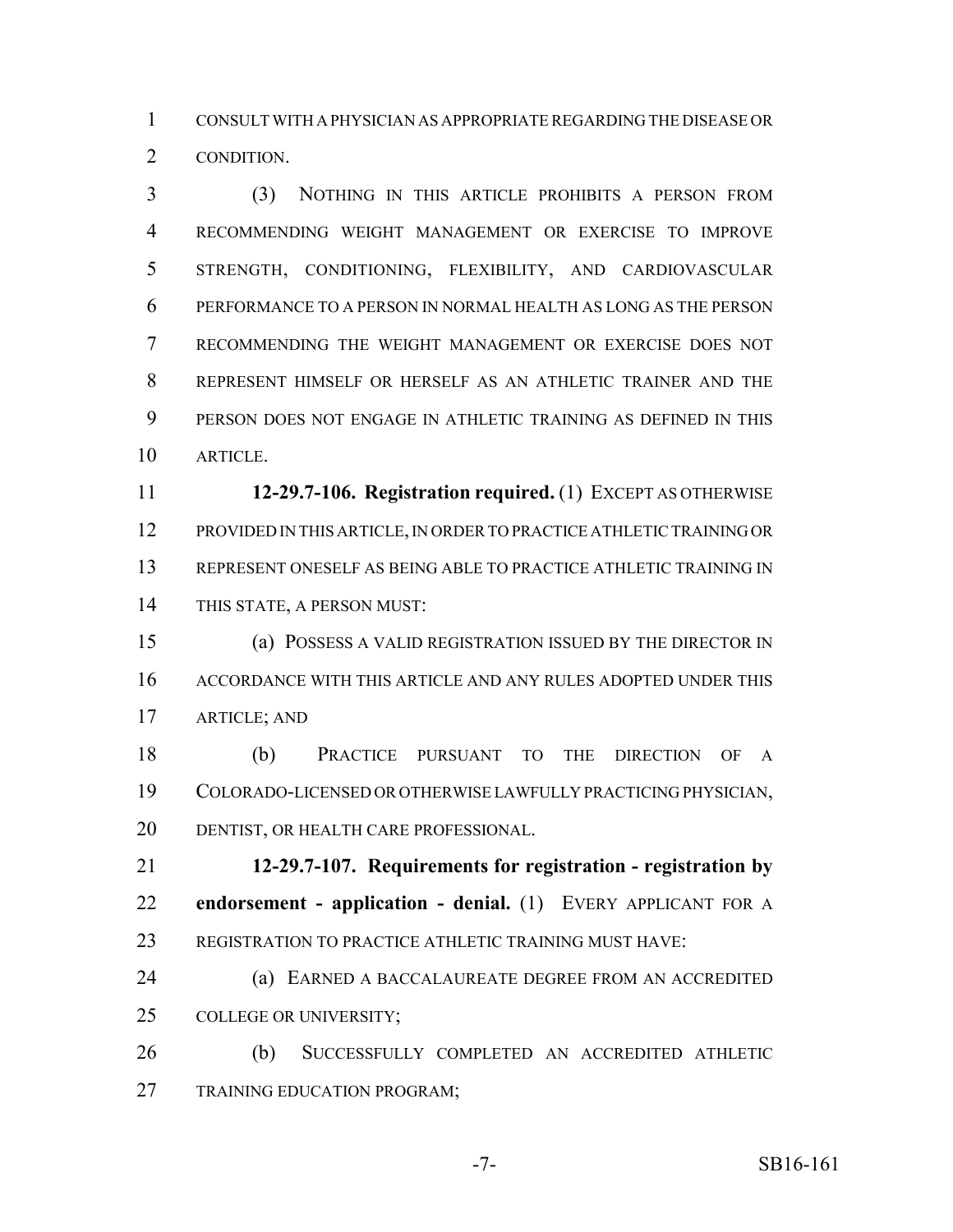(c) (I) PASSED A COMPETENCY EXAMINATION ADMINISTERED BY A NATIONAL CERTIFYING AGENCY THAT HAS BEEN APPROVED BY THE DIRECTOR AND PROVIDED EVIDENCE OF CURRENT CERTIFICATION BY THE NATIONAL CERTIFYING AGENCY; OR

 (II) PASSED A COMPETENCY EXAMINATION DEVELOPED AND ADMINISTERED BY THE DIRECTOR;

 (d) SUBMITTED AN APPLICATION IN THE FORM AND MANNER DESIGNATED BY THE DIRECTOR;

 (e) PAID A FEE IN AN AMOUNT DETERMINED BY THE DIRECTOR; AND (f) SUBMITTED ADDITIONAL INFORMATION AS REQUESTED BY THE DIRECTOR TO FULLY AND FAIRLY EVALUATE THE APPLICANT'S QUALIFICATIONS FOR REGISTRATION AND TO PROTECT PUBLIC HEALTH AND SAFETY.

 (2) WHEN AN APPLICANT HAS FULFILLED THE REQUIREMENTS OF SUBSECTION (1) OF THIS SECTION, THE DIRECTOR SHALL ISSUE A REGISTRATION TO THE APPLICANT. THE DIRECTOR MAY DENY REGISTRATION IF THE APPLICANT HAS COMMITTED AN ACT THAT WOULD 18 BE GROUNDS FOR DISCIPLINARY ACTION UNDER SECTION 12-29.7-110.

 (3) (a) AN APPLICANT FOR REGISTRATION BY ENDORSEMENT SHALL FILE AN APPLICATION AND PAY A FEE AS PRESCRIBED BY THE DIRECTOR AND SHALL HOLD A CURRENT, VALID LICENSE OR REGISTRATION IN A JURISDICTION THAT REQUIRES QUALIFICATIONS SUBSTANTIALLY 23 EQUIVALENT TO THOSE REQUIRED FOR REGISTRATION BY SUBSECTION (1) OF THIS SECTION.

 (b) AN APPLICANT FOR REGISTRATION SHALL SUBMIT, WITH THE APPLICATION, VERIFICATION THAT THE APPLICANT HAS ACTIVELY PRACTICED FOR A PERIOD OF TIME DETERMINED BY RULES OF THE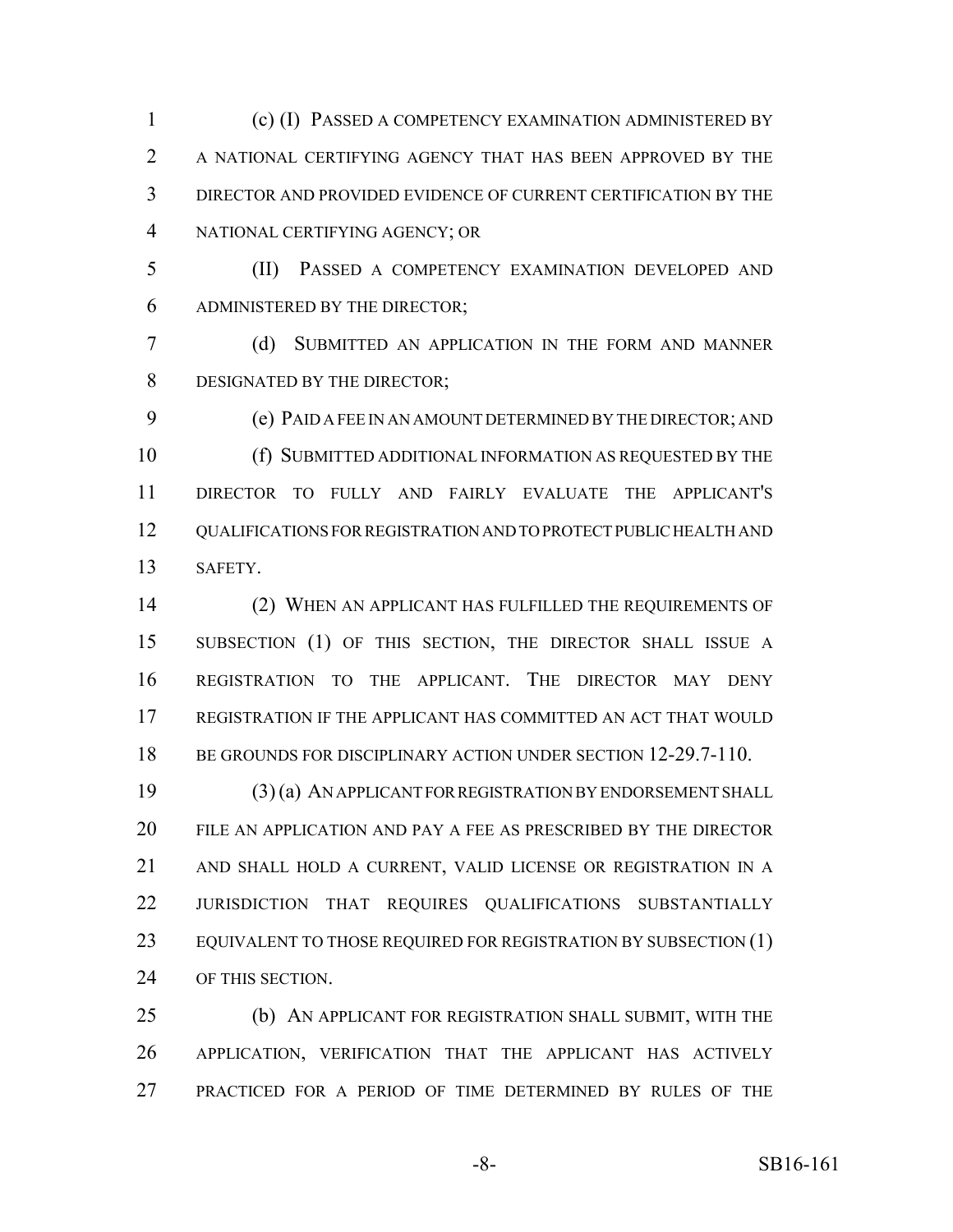DIRECTOR OR HAS OTHERWISE MAINTAINED CONTINUED COMPETENCY AS DETERMINED BY THE DIRECTOR.

 (c) UPON RECEIPT OF ALL DOCUMENTS REQUIRED BY PARAGRAPHS (a) AND (b) OF THIS SUBSECTION (3), THE DIRECTOR SHALL REVIEW THE APPLICATION AND MAKE A DETERMINATION OF THE APPLICANT'S QUALIFICATIONS TO BE REGISTERED BY ENDORSEMENT.

 (d) THE DIRECTOR MAY DENY THE REGISTRATION IF THE APPLICANT HAS COMMITTED AN ACT THAT WOULD BE GROUNDS FOR 9 DISCIPLINARY ACTION UNDER SECTION 12-29.7-110.

 **12-29.7-108. Renewal of registration - fees.** (1) (a) A REGISTRANT SHALL RENEW THE REGISTRATION ISSUED PURSUANT TO THIS ARTICLE ACCORDING TO A SCHEDULE OF RENEWAL DATES ESTABLISHED BY THE DIRECTOR. THE REGISTRANT SHALL SUBMIT AN APPLICATION IN THE FORM AND MANNER DESIGNATED BY, AND SHALL PAY A RENEWAL FEE IN 15 AN AMOUNT DETERMINED BY, THE DIRECTOR.

 (b) REGISTRATIONS SHALL BE RENEWED OR REINSTATED IN ACCORDANCE WITH THE SCHEDULE ESTABLISHED BY THE DIRECTOR, AND RENEWAL OR REINSTATEMENT SHALL BE GRANTED PURSUANT TO SECTION 24-34-102 (8),C.R.S.THE DIRECTOR MAY ESTABLISH RENEWAL FEES AND DELINQUENCY FEES FOR REINSTATEMENT PURSUANT TO SECTION 24-34-105, C.R.S. IF A REGISTRANT FAILS TO RENEW HIS OR HER REGISTRATION PURSUANT TO THE DIRECTOR'S SCHEDULE, THE REGISTRATION EXPIRES. A PERSON WHOSE REGISTRATION HAS EXPIRED IS SUBJECT TO THE PENALTIES PROVIDED IN THIS ARTICLE OR SECTION 24-34-102 (8), C.R.S., FOR REINSTATEMENT.

 (c) THE REGISTRANT SHALL SUBMIT ADDITIONAL INFORMATION THAT THE DIRECTOR REQUESTS, INCLUDING EVIDENCE THAT THE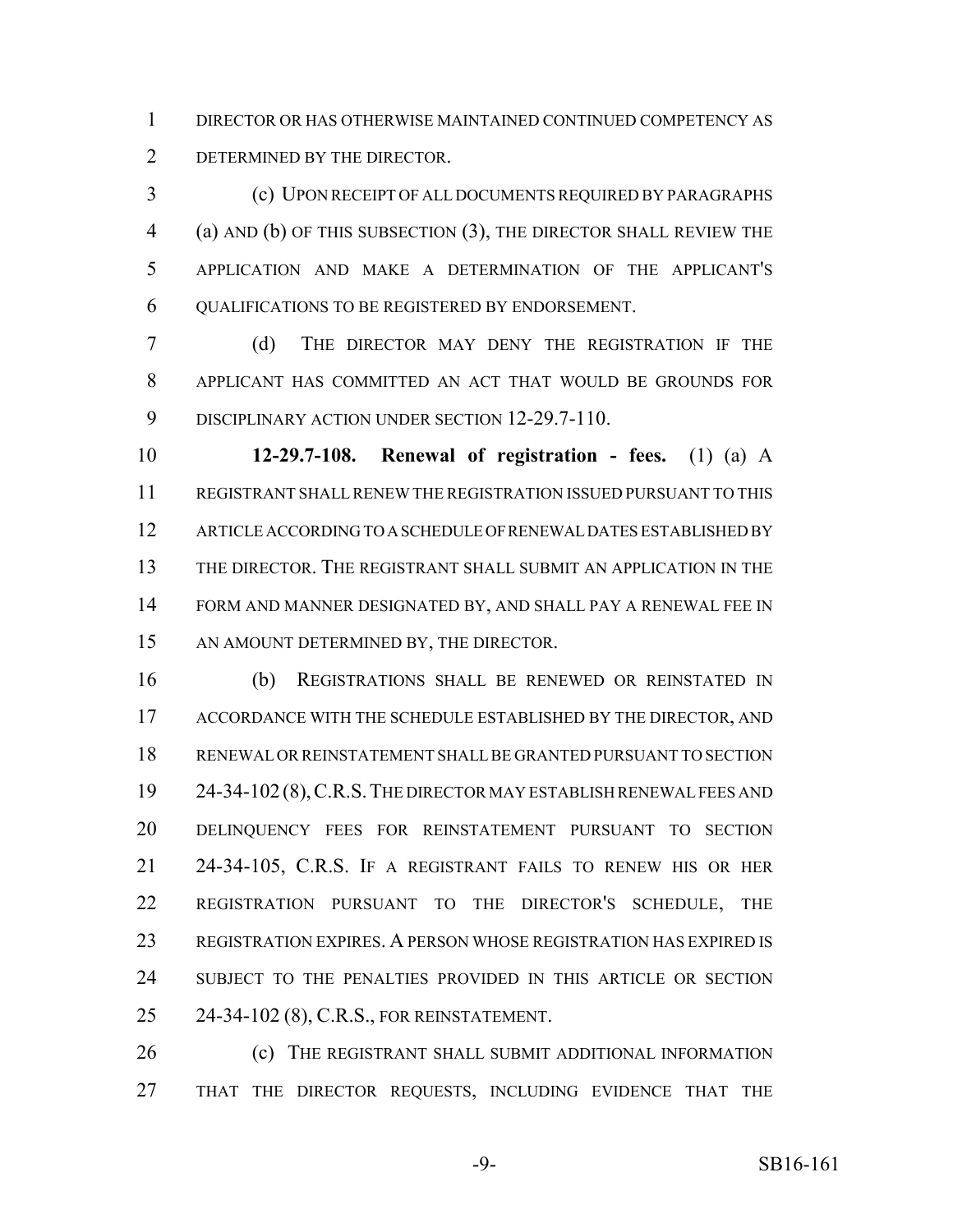REGISTRANT HAS MAINTAINED AND HOLDS A CURRENT, VALID CERTIFICATION FROM THE NATIONAL CERTIFYING AGENCY, TO FULLY AND FAIRLY EVALUATE THE APPLICANT'S QUALIFICATIONS FOR REGISTRATION RENEWAL AND TO PROTECT PUBLIC HEALTH AND SAFETY.

 (2) ALL FEES COLLECTED PURSUANT TO THIS ARTICLE SHALL BE DETERMINED, COLLECTED, AND APPROPRIATED IN THE SAME MANNER AS SET FORTH IN SECTION 24-34-105, C.R.S., AND PERIODICALLY ADJUSTED 8 IN ACCORDANCE WITH SECTION 24-75-402, C.R.S.

 **12-29.7-109. Scope of article - exclusions - authority for clinical setting.** (1) NOTHING IN THIS ARTICLE PROHIBITS:

 (a) THE PRACTICE OF ATHLETIC TRAINING THAT IS AN INTEGRAL PART OF A PROGRAM OF STUDY BY STUDENTS ENROLLED IN AN ACCREDITED ATHLETIC TRAINING EDUCATION PROGRAM. STUDENTS ENROLLED IN AN ACCREDITED ATHLETIC TRAINING EDUCATION PROGRAM SHALL BE IDENTIFIED AS "ATHLETIC TRAINING STUDENTS" AND SHALL ONLY PRACTICE ATHLETIC TRAINING UNDER THE DIRECTION AND IMMEDIATE SUPERVISION OF AN ATHLETIC TRAINER CURRENTLY REGISTERED UNDER THIS ARTICLE. AN ATHLETIC TRAINING STUDENT SHALL NOT REPRESENT HIMSELF OR HERSELF AS AN ATHLETIC TRAINER.

 (b) THE PRACTICE OF ATHLETIC TRAINING BY A PERSON WHO IS CERTIFIED BY A NATIONAL CERTIFYING AGENCY AND WHO IS EMPLOYED BY THE UNITED STATES GOVERNMENT OR ANY BUREAU, DIVISION, OR AGENCY OF THE FEDERAL GOVERNMENT WHILE ACTING IN THE COURSE AND SCOPE OF EMPLOYMENT;

 (c) THE PRACTICE OF ATHLETIC TRAINING BY A PERSON WHO RESIDES IN ANOTHER STATE OR COUNTRY, IS CURRENTLY LICENSED OR REGISTERED IN ANOTHER STATE, OR IS CURRENTLY CERTIFIED BY A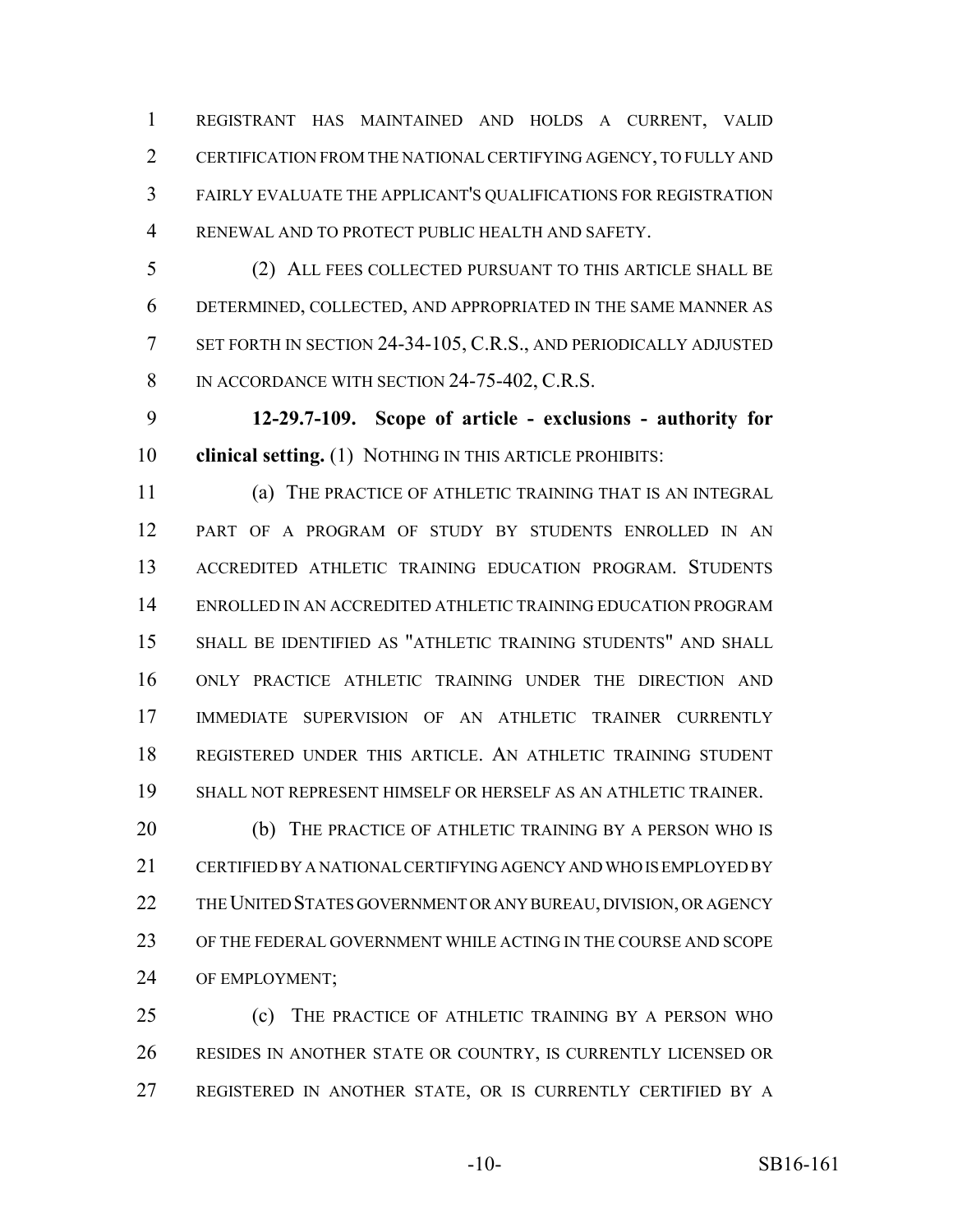NATIONAL CERTIFYING AGENCY, AND IS:

 (I) ADMINISTERING ATHLETIC TRAINING SERVICES TO AN ATHLETE WHO IS A MEMBER OF A BONA FIDE PROFESSIONAL OR AMATEUR SPORTS ORGANIZATION OR OF A SPORTS TEAM OF AN ACCREDITED EDUCATIONAL INSTITUTION, IF THE PERSON ACTS IN ACCORDANCE WITH RULES ESTABLISHED BY THE DIRECTOR AND ENGAGES IN THE UNREGISTERED PRACTICE OF ATHLETIC TRAINING FOR NO MORE THAN NINETY DAYS IN ANY CALENDAR YEAR; OR

 (II) PARTICIPATING IN AN EDUCATIONAL PROGRAM OF NOT MORE THAN TWELVE WEEKS' DURATION. UPON WRITTEN APPLICATION BY THE PERSON PRIOR TO THE EXPIRATION OF THE TWELVE-WEEK PERIOD, THE 12 DIRECTOR MAY GRANT AN EXTENSION OF TIME.

 (d) THE PRACTICE OF ANY HEALTH CARE PROFESSION, OTHER THAN ATHLETIC TRAINING, BY A PERSON LICENSED OR REGISTERED UNDER ANY OTHER ARTICLE OF THIS TITLE IN ACCORDANCE WITH THE LAWFUL SCOPE OF PRACTICE OF THE OTHER PROFESSION OR THE PERFORMANCE OF 17 ACTIVITIES DESCRIBED IN SUBSECTION (2) OF THIS SECTION, IF THE PERSON DOES NOT REPRESENT HIMSELF OR HERSELF AS AN ATHLETIC TRAINER OR AS ENGAGING IN THE PRACTICE OF ATHLETIC TRAINING;

 (e) ATHLETIC TRAINING BY A PATIENT FOR HIMSELF OR HERSELF OR GRATUITOUS ATHLETIC TRAINING BY A FRIEND OR FAMILY MEMBER WHO DOES NOT REPRESENT HIMSELF OR HERSELF AS AN ATHLETIC TRAINER.

23 (2) NOTHING IN THIS ARTICLE LIMITS OR PROHIBITS THE ADMINISTRATION OF ROUTINE ASSISTANCE OR FIRST AID BY A PERSON WHO IS NOT A REGISTERED ATHLETIC TRAINER FOR INJURIES OR ILLNESSES SUSTAINED AT AN ATHLETIC EVENT OR PROGRAM.

(3) NOTHING IN THIS ARTICLE REQUIRES AN ENTITY OFFERING OR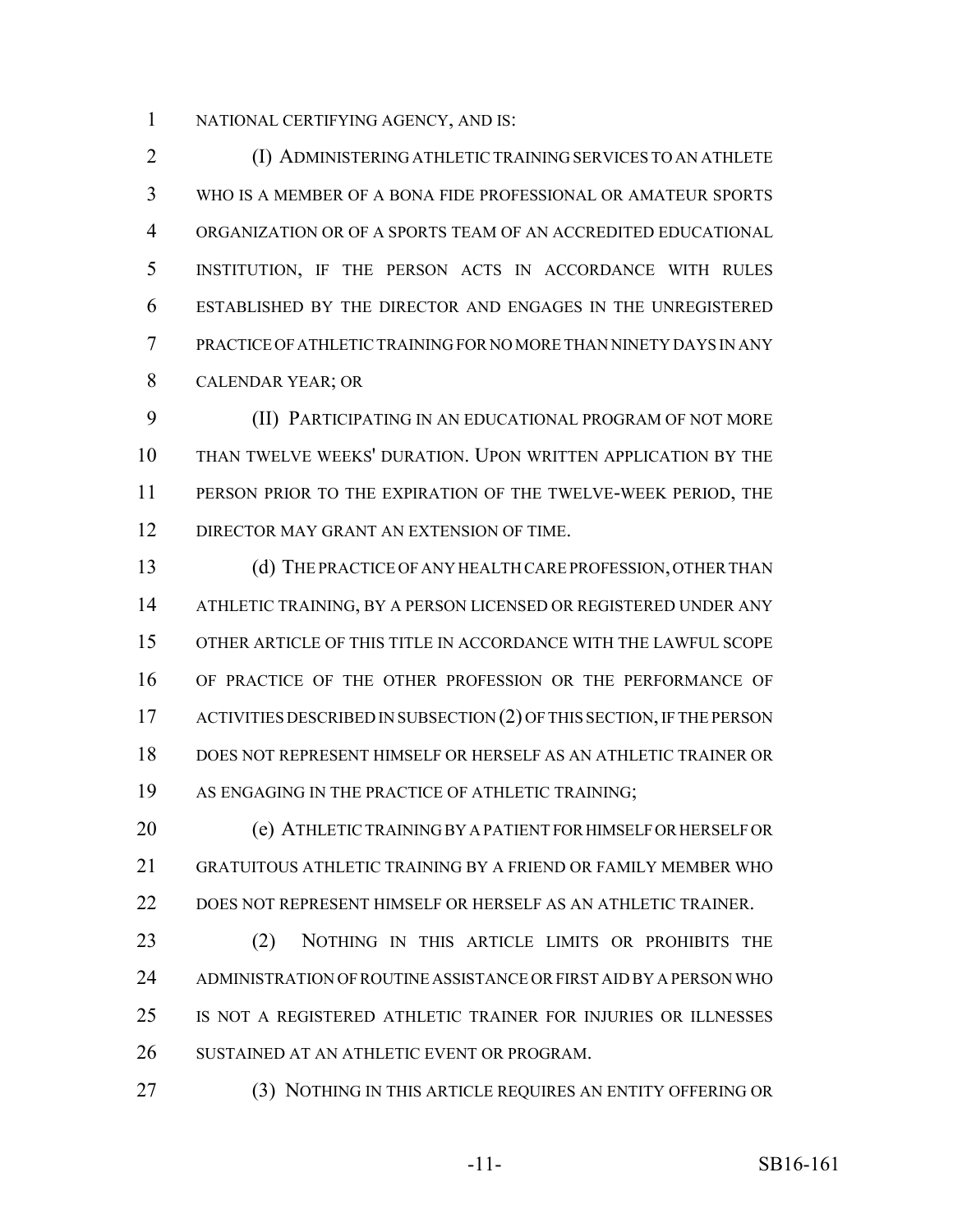SPONSORING AN ATHLETIC EVENT OR REGULAR ATHLETIC ACTIVITY TO EMPLOY A REGISTERED ATHLETIC TRAINER.

 (4) A REGISTERED ATHLETIC TRAINER MAY PROVIDE ATHLETIC TRAINING SERVICES IN A CLINICAL SETTING TO A PERSON WHO IS NOT AN ATHLETE IF THE ATHLETIC TRAINER IS UNDER THE DIRECTION AND SUPERVISION OF A COLORADO-LICENSED OR OTHERWISE LAWFULLY PRACTICING PHYSICIAN, DENTIST, OR HEALTH CARE PROFESSIONAL WHO TREATS SPORTS OR MUSCULOSKELETAL INJURIES. AS USED IN THIS SUBSECTION (4), "DIRECTION AND SUPERVISION" MEANS THE ISSUANCE OF WRITTEN OR ORAL DIRECTIVES BY THE PHYSICIAN, DENTIST, OR LICENSED HEALTH CARE PROFESSIONAL TO THE REGISTERED ATHLETIC TRAINER PERTAINING TO THE ATHLETIC TRAINING SERVICES TO BE PROVIDED.

 **12-29.7-110. Grounds for discipline - disciplinary proceedings.** (1) THE DIRECTOR MAY TAKE DISCIPLINARY ACTION AGAINST A REGISTRANT IF THE DIRECTOR FINDS THAT THE REGISTRANT HAS REPRESENTED HIMSELF OR HERSELF AS A REGISTERED ATHLETIC TRAINER AFTER THE EXPIRATION, SUSPENSION, OR REVOCATION OF HIS OR HER REGISTRATION.

 (2) THE DIRECTOR MAY REVOKE, DENY, SUSPEND, OR REFUSE TO RENEW A REGISTRATION OR ISSUE A CEASE-AND-DESIST ORDER IN ACCORDANCE WITH THIS SECTION UPON REASONABLE GROUNDS THAT THE REGISTRANT:

 (a) HAS ENGAGED IN A SEXUAL ACT WITH A PERSON RECEIVING SERVICES WHILE A THERAPEUTIC RELATIONSHIP EXISTED OR WITHIN SIX MONTHS IMMEDIATELY FOLLOWING TERMINATION OF THE THERAPEUTIC RELATIONSHIP. FOR THE PURPOSES OF THIS PARAGRAPH (a):

(I) "SEXUAL ACT" MEANS SEXUAL CONTACT, SEXUAL INTRUSION,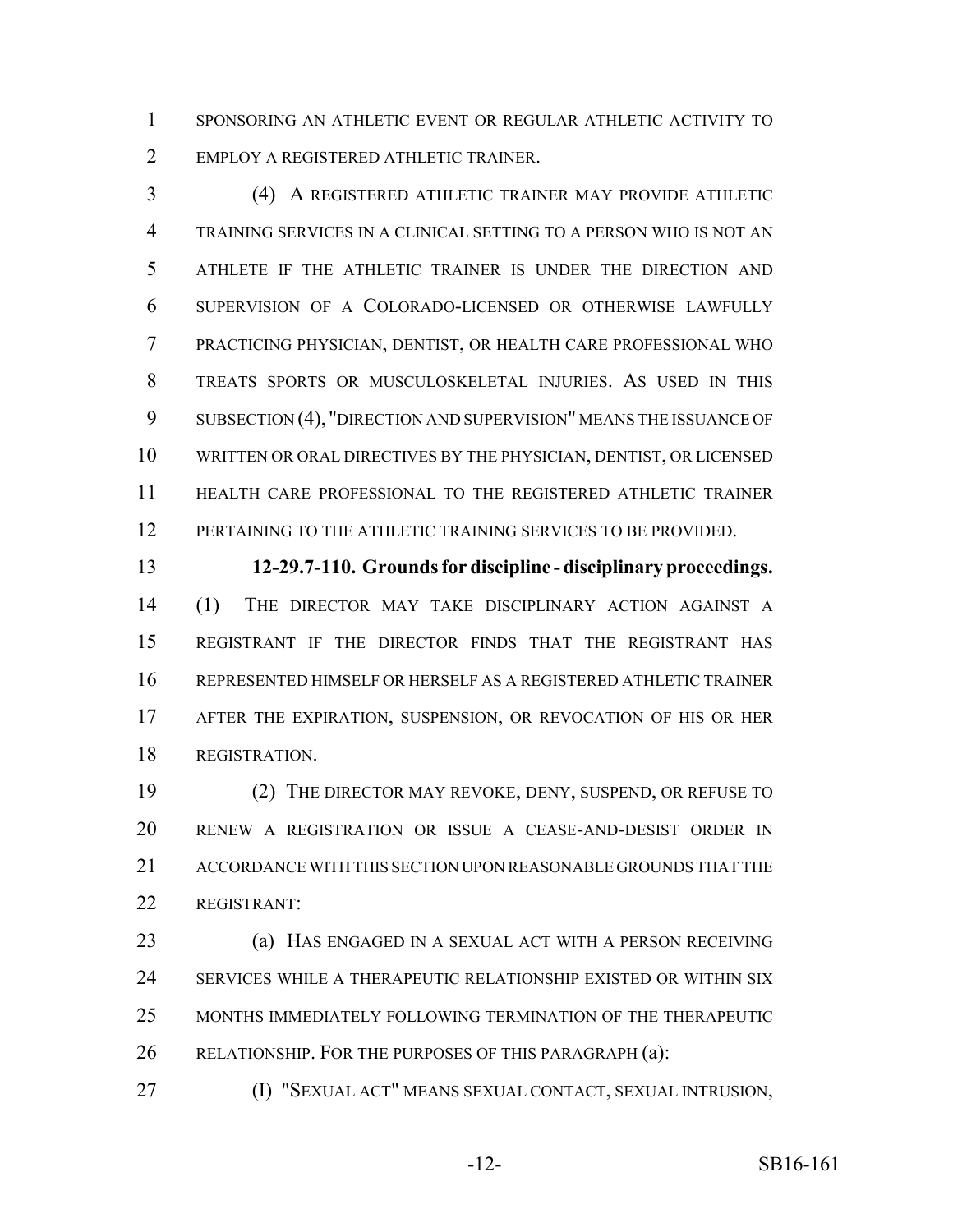OR SEXUAL PENETRATION AS DEFINED IN SECTION 18-3-401, C.R.S.

 (II) "THERAPEUTIC RELATIONSHIP" MEANS THE PERIOD BEGINNING WITH THE INITIAL EVALUATION AND ENDING UPON THE WRITTEN TERMINATION OF TREATMENT.WHEN AN INDIVIDUAL RECEIVING SERVICES IS AN ATHLETE PARTICIPATING ON A SPORTS TEAM OPERATED UNDER THE AUSPICES OF A BONA FIDE AMATEUR SPORTS ORGANIZATION OR AN ACCREDITED EDUCATIONAL INSTITUTION THAT EMPLOYS THE REGISTRANT, THE THERAPEUTIC RELATIONSHIP EXISTS FROM THE TIME THE ATHLETE BECOMES AFFILIATED WITH THE TEAM UNTIL THE AFFILIATION ENDS OR THE ATHLETIC TRAINER TERMINATES THE PROVISION OF ATHLETIC TRAINING SERVICES TO THE TEAM, WHICHEVER OCCURS FIRST.

 (b) HAS FALSIFIED INFORMATION IN AN APPLICATION OR HAS ATTEMPTED TO OBTAIN OR HAS OBTAINED A REGISTRATION BY FRAUD, DECEPTION, OR MISREPRESENTATION;

 (c) IS AN EXCESSIVE OR HABITUAL USER OR ABUSER OF ALCOHOL OR HABIT-FORMING DRUGS OR IS A HABITUAL USER OF A CONTROLLED SUBSTANCE, AS DEFINED IN SECTION 18-18-102 (5), C.R.S., OR OTHER DRUGS HAVING SIMILAR EFFECTS; EXCEPT THAT THE DIRECTOR HAS THE DISCRETION NOT TO DISCIPLINE THE REGISTRANT IF HE OR SHE IS PARTICIPATING IN GOOD FAITH IN A PROGRAM APPROVED BY THE DIRECTOR 21 TO END THE USE OR ABUSE:

22 (d) (I) HAS FAILED TO NOTIFY THE DIRECTOR, AS REQUIRED BY SECTION 12-29.7-113, OF A PHYSICAL OR MENTAL ILLNESS OR CONDITION THAT AFFECTS THE REGISTRANT'S ABILITY TO PROVIDE ATHLETIC TRAINING SERVICES WITH REASONABLE SKILL AND SAFETY OR THAT MAY ENDANGER THE HEALTH OR SAFETY OF INDIVIDUALS RECEIVING ATHLETIC TRAINING SERVICES;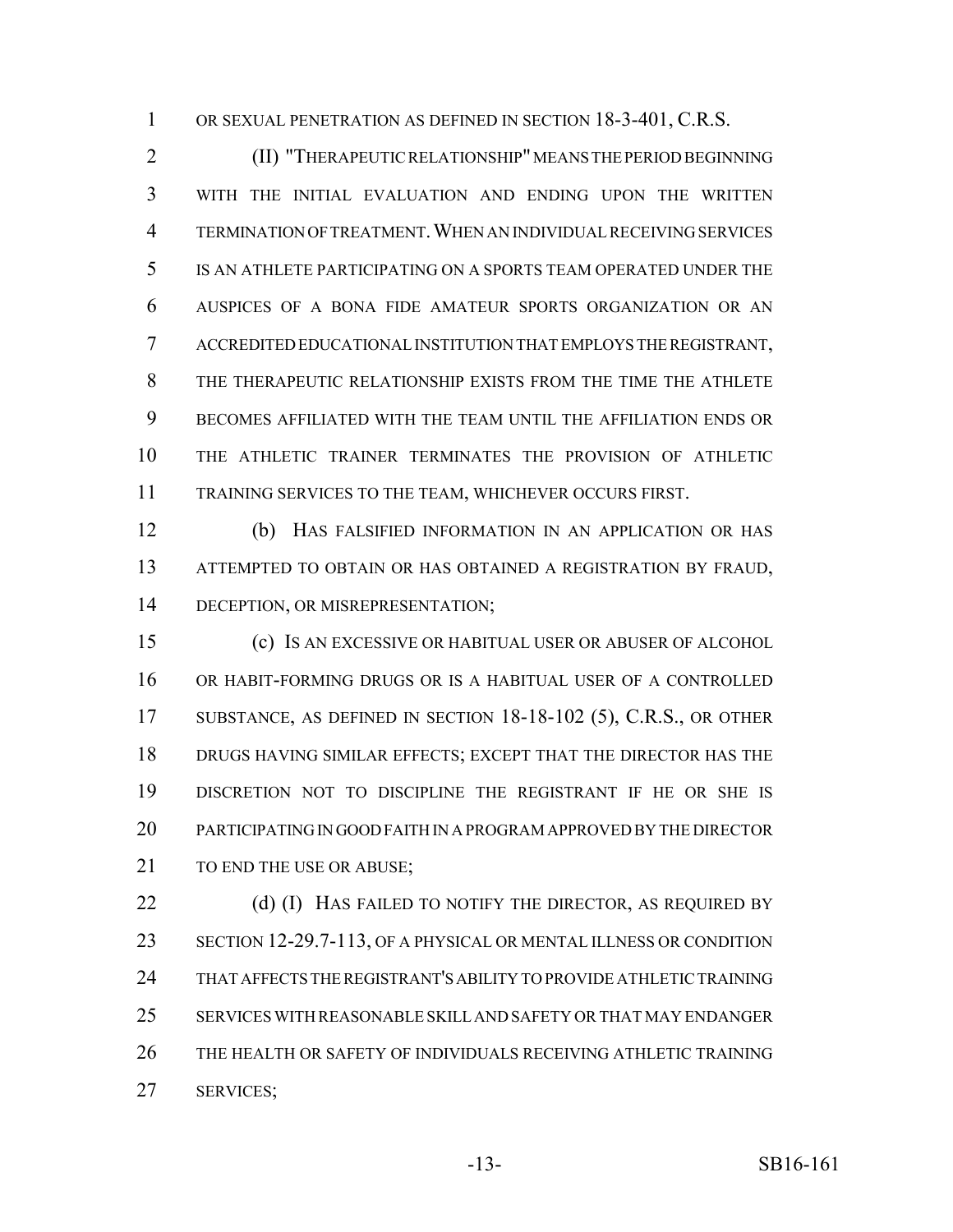(II) HAS FAILED TO ACT WITHIN THE LIMITATIONS CREATED BY A PHYSICAL OR MENTAL ILLNESS OR CONDITION THAT RENDERS THE REGISTRANT UNABLE TO PERFORM ATHLETIC TRAINING WITH REASONABLE SKILL AND SAFETY OR THAT MAY ENDANGER THE HEALTH OR SAFETY OF PERSONS UNDER HIS OR HER CARE; OR

 (III) HAS FAILED TO COMPLY WITH THE LIMITATIONS AGREED TO UNDER A CONFIDENTIAL AGREEMENT ENTERED PURSUANT TO SECTION 12-29.7-113;

 (e) HAS HAD A REGISTRATION OR LICENSE SUSPENDED OR REVOKED FOR ACTIONS THAT ARE A VIOLATION OF THIS ARTICLE;

 (f) HAS BEEN CONVICTED OF OR PLED GUILTY OR NOLO 12 CONTENDERE TO A FELONY OR ANY CRIME DEFINED IN TITLE 18, C.R.S. A CERTIFIED COPY OF THE JUDGMENT OF A COURT OF COMPETENT JURISDICTION OF THE CONVICTION OR PLEA IS PRIMA FACIE EVIDENCE OF THE CONVICTION OR PLEA. IN CONSIDERING THE DISCIPLINARY ACTION, 16 THE DIRECTOR IS GOVERNED BY SECTION 24-5-101, C.R.S.

 (g) HAS PRACTICED ATHLETIC TRAINING WITHOUT A REGISTRATION;

 (h) HAS FAILED TO NOTIFY THE DIRECTOR OF ANY DISCIPLINARY 20 ACTION IN REGARD TO THE PERSON'S PAST OR CURRENTLY HELD LICENSE, CERTIFICATE, OR REGISTRATION REQUIRED TO PRACTICE ATHLETIC 22 TRAINING IN THIS STATE OR ANY OTHER JURISDICTION;

 (i) HAS REFUSED TO SUBMIT TO A PHYSICAL OR MENTAL EXAMINATION WHEN SO ORDERED BY THE DIRECTOR PURSUANT TO SECTION 12-29.7-112;

26 (i) HAS FAILED TO PRACTICE PURSUANT TO THE DIRECTION OF A COLORADO-LICENSED OR OTHERWISE LAWFULLY PRACTICING PHYSICIAN,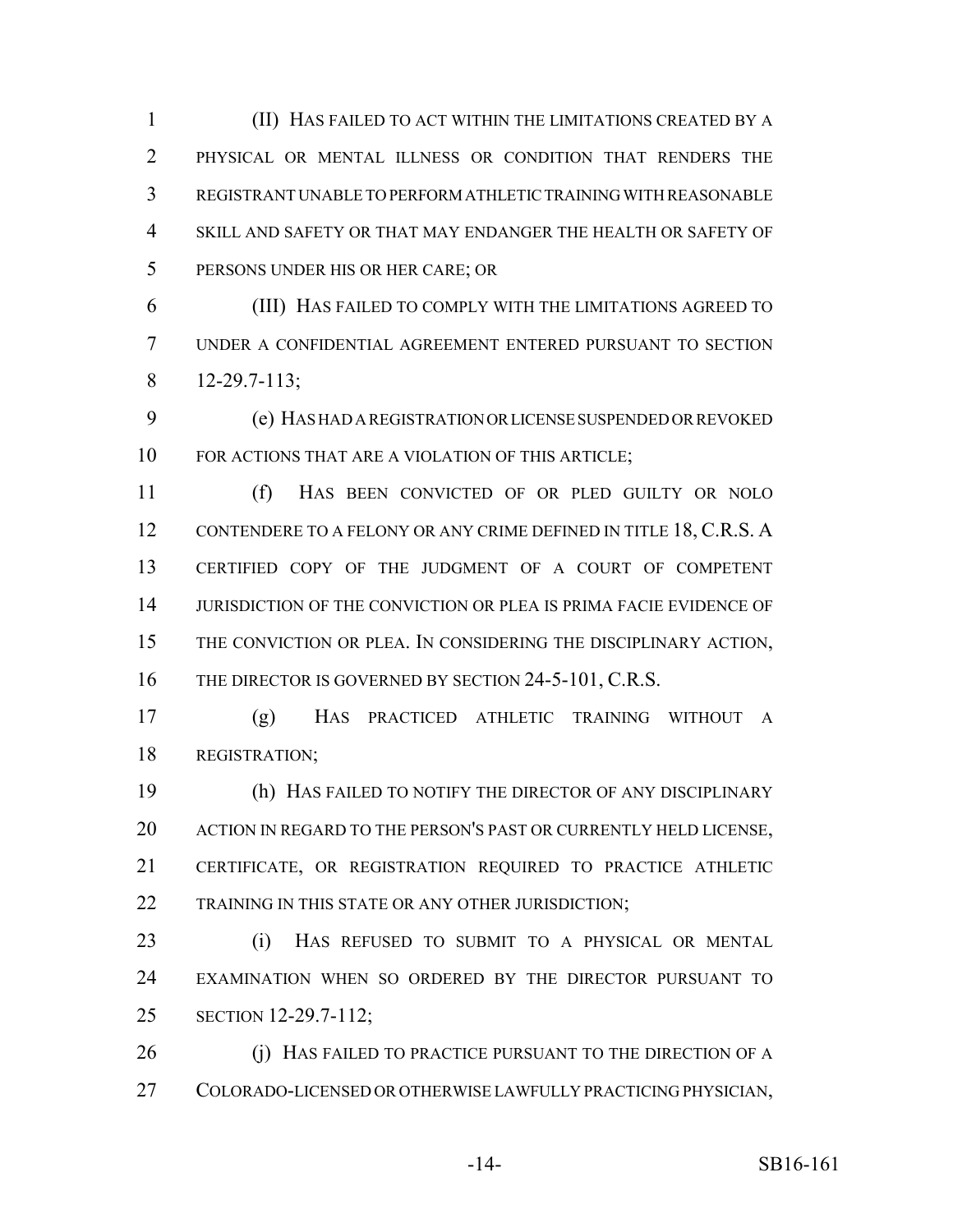DENTIST, OR HEALTH CARE PROFESSIONAL;

 (k) HAS PRACTICED ATHLETIC TRAINING IN A MANNER THAT FAILS TO MEET GENERALLY ACCEPTED STANDARDS OF ATHLETIC TRAINING PRACTICE; OR

(l) HAS OTHERWISE VIOLATED ANY PROVISION OF THIS ARTICLE.

 (3) EXCEPT AS OTHERWISE PROVIDED IN SUBSECTION (2) OF THIS SECTION, THE DIRECTOR NEED NOT FIND THAT THE ACTIONS THAT ARE GROUNDS FOR DISCIPLINE WERE WILLFUL BUT MAY CONSIDER WHETHER THE ACTIONS WERE WILLFUL WHEN DETERMINING THE NATURE OF DISCIPLINARY SANCTIONS TO BE IMPOSED.

 (4) (a) THE DIRECTOR MAY COMMENCE A PROCEEDING TO DISCIPLINE A REGISTRANT WHEN THE DIRECTOR HAS REASONABLE GROUNDS TO BELIEVE THAT THE REGISTRANT HAS COMMITTED AN ACT ENUMERATED IN THIS SECTION.

 (b) IN ANY PROCEEDING HELD UNDER THIS SECTION, THE DIRECTOR MAY ACCEPT AS EVIDENCE OF GROUNDS FOR DISCIPLINARY ACTION ANY DISCIPLINARY ACTION TAKEN AGAINST A REGISTRANT IN ANOTHER JURISDICTION IF THE VIOLATION THAT PROMPTED THE DISCIPLINARY ACTION IN THE OTHER JURISDICTION WOULD BE GROUNDS FOR DISCIPLINARY ACTION UNDER THIS ARTICLE.

 (5) DISCIPLINARY PROCEEDINGS SHALL BE CONDUCTED IN 22 ACCORDANCE WITH ARTICLE 4 OF TITLE 24, C.R.S., AND THE HEARING AND OPPORTUNITY FOR REVIEW SHALL BE CONDUCTED PURSUANT TO THAT ARTICLE BY THE DIRECTOR OR BY AN ADMINISTRATIVE LAW JUDGE, AT THE DIRECTOR'S DISCRETION.THE DIRECTOR HAS THE AUTHORITY TO EXERCISE ALL POWERS AND DUTIES CONFERRED BY THIS ARTICLE DURING THE DISCIPLINARY PROCEEDINGS.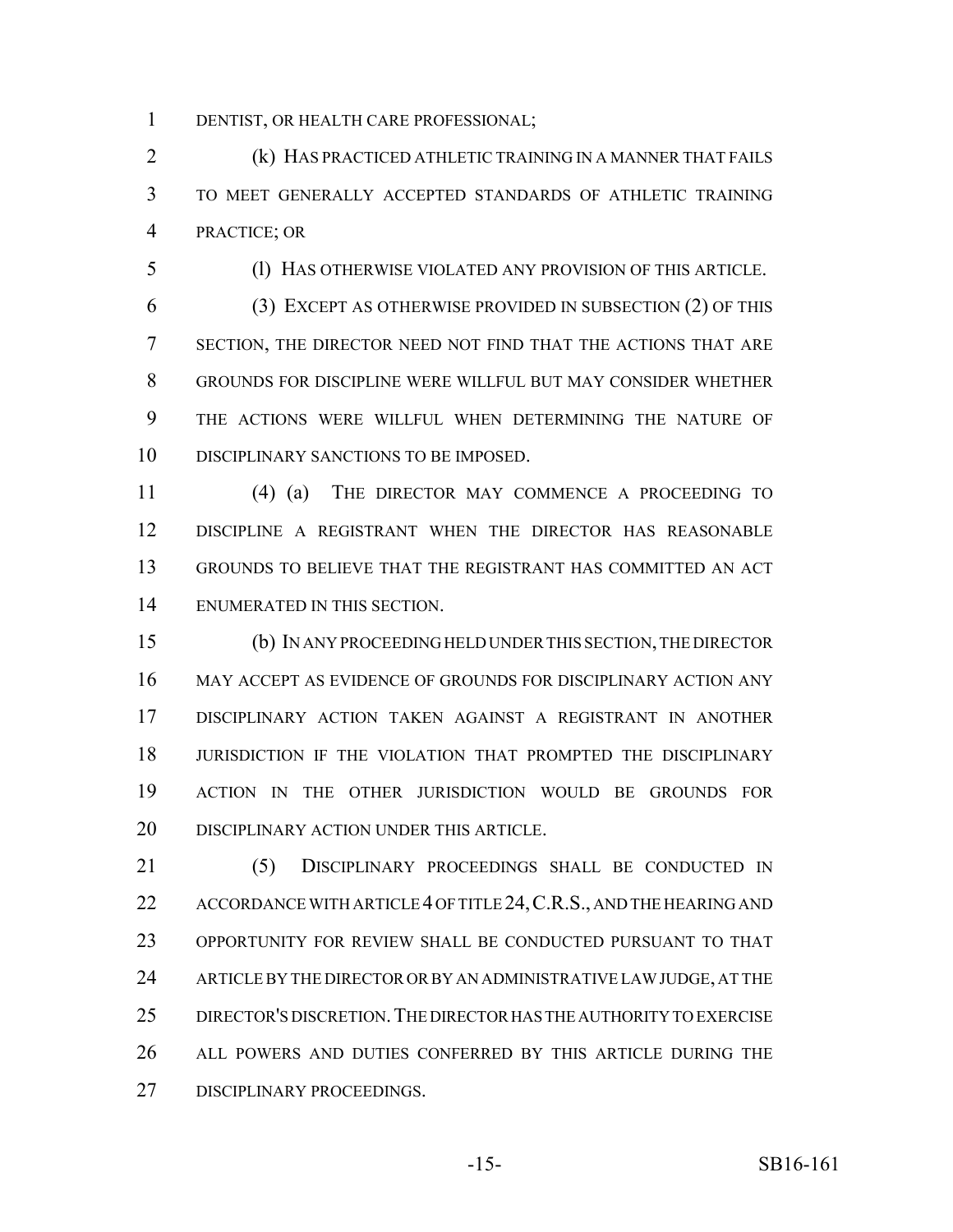(6) (a) THE DIRECTOR MAY REQUEST THE ATTORNEY GENERAL TO SEEK AN INJUNCTION, IN ANY COURT OF COMPETENT JURISDICTION, TO ENJOIN A PERSON FROM COMMITTING AN ACT PROHIBITED BY THIS ARTICLE.WHEN SEEKING AN INJUNCTION UNDER THIS PARAGRAPH (a), THE ATTORNEY GENERAL IS NOT REQUIRED TO ALLEGE OR PROVE THE INADEQUACY OF ANY REMEDY AT LAW OR THAT SUBSTANTIAL OR IRREPARABLE DAMAGE IS LIKELY TO RESULT FROM A CONTINUED VIOLATION OF THIS ARTICLE.

 (b) (I) THE DIRECTOR MAY INVESTIGATE, HOLD HEARINGS, AND GATHER EVIDENCE IN ALL MATTERS RELATED TO THE EXERCISE AND PERFORMANCE OF THE POWERS AND DUTIES OF THE DIRECTOR.

**(II)** IN ORDER TO AID THE DIRECTOR IN ANY HEARING OR INVESTIGATION INSTITUTED PURSUANT TO THIS SECTION, THE DIRECTOR OR AN ADMINISTRATIVE LAW JUDGE APPOINTED PURSUANT TO PARAGRAPH (c) OF THIS SUBSECTION (6) MAY ADMINISTER OATHS, TAKE AFFIRMATIONS OF WITNESSES, AND ISSUE SUBPOENAS COMPELLING THE ATTENDANCE OF WITNESSES AND THE PRODUCTION OF ALL RELEVANT RECORDS, PAPERS, BOOKS, DOCUMENTARY EVIDENCE, AND MATERIALS IN ANY HEARING, INVESTIGATION, ACCUSATION, OR OTHER MATTER BEFORE THE DIRECTOR OR AN ADMINISTRATIVE LAW JUDGE.

 (III) UPON FAILURE OF ANY WITNESS OR REGISTRANT TO COMPLY 22 WITH A SUBPOENA OR PROCESS, THE DISTRICT COURT OF THE COUNTY IN WHICH THE SUBPOENAED PERSON OR REGISTRANT RESIDES OR CONDUCTS BUSINESS, UPON APPLICATION BY THE DIRECTOR WITH NOTICE TO THE SUBPOENAED PERSON OR REGISTRANT, MAY ISSUE TO THE PERSON OR REGISTRANT AN ORDER REQUIRING THE PERSON OR REGISTRANT TO APPEAR BEFORE THE DIRECTOR; PRODUCE THE RELEVANT PAPERS, BOOKS,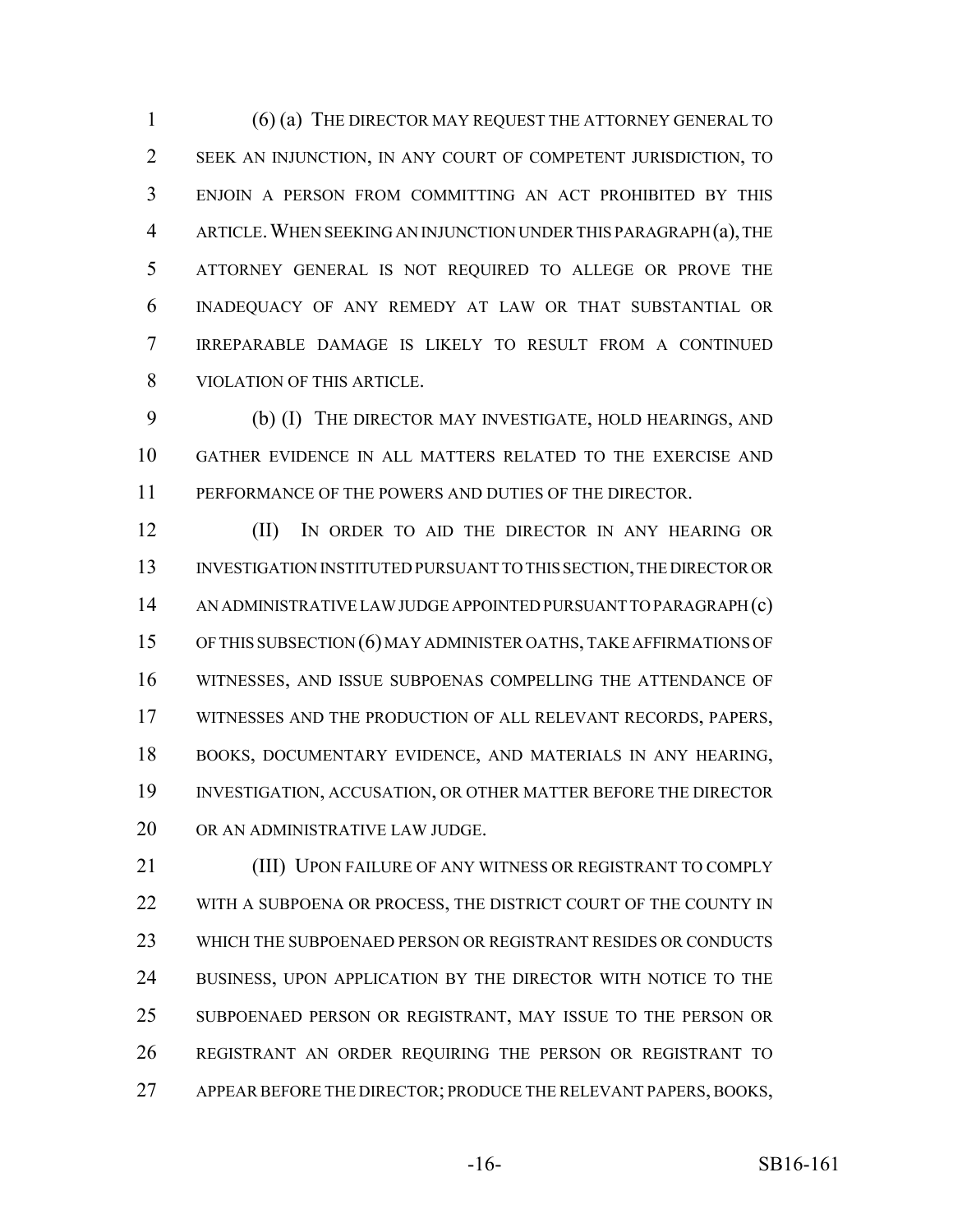RECORDS, DOCUMENTARY EVIDENCE, OR MATERIALS; OR GIVE EVIDENCE TOUCHING THE MATTER UNDER INVESTIGATION OR IN QUESTION. IF THE PERSON OR REGISTRANT FAILS TO OBEY THE ORDER OF THE COURT, THE PERSON OR REGISTRANT MAY BE HELD IN CONTEMPT OF COURT.

 (c) THE DIRECTOR MAY APPOINT AN ADMINISTRATIVE LAW JUDGE PURSUANT TO PART 10 OF ARTICLE 30 OF TITLE 24, C.R.S., TO CONDUCT HEARINGS, TAKE EVIDENCE, MAKE FINDINGS, AND REPORT THE FINDINGS TO THE DIRECTOR.

 (7) (a) THE DIRECTOR, THE DIRECTOR'S STAFF, ANY PERSON ACTING AS A WITNESS OR CONSULTANT TO THE DIRECTOR, ANY WITNESS TESTIFYING IN A PROCEEDING AUTHORIZED UNDER THIS ARTICLE, AND ANY PERSON WHO LODGES A COMPLAINT PURSUANT TO THIS ARTICLE IS IMMUNE FROM LIABILITY IN ANY CIVIL ACTION BROUGHT AGAINST HIM OR HER FOR ACTS OCCURRING WHILE ACTING IN HIS OR HER CAPACITY AS DIRECTOR, STAFF, CONSULTANT, OR WITNESS, RESPECTIVELY, IF THE INDIVIDUAL WAS ACTING IN GOOD FAITH WITHIN THE SCOPE OF HIS OR HER RESPECTIVE CAPACITY, MADE A REASONABLE EFFORT TO OBTAIN THE FACTS OF THE MATTER AS TO WHICH HE OR SHE ACTED, AND ACTED IN THE REASONABLE BELIEF THAT THE ACTION TAKEN BY HIM OR HER WAS WARRANTED BY THE FACTS.

 (b) A PERSON PARTICIPATING IN GOOD FAITH IN MAKING A COMPLAINT OR REPORT OR IN AN INVESTIGATIVE OR ADMINISTRATIVE PROCEEDING PURSUANT TO THIS SECTION IS IMMUNE FROM ANY CIVIL OR CRIMINAL LIABILITY THAT OTHERWISE MIGHT RESULT BY REASON OF THE PARTICIPATION.

26 (8) A FINAL ACTION OF THE DIRECTOR IS SUBJECT TO JUDICIAL 27 REVIEW BY THE COURT OF APPEALS PURSUANT TO SECTION 24-4-106 (11),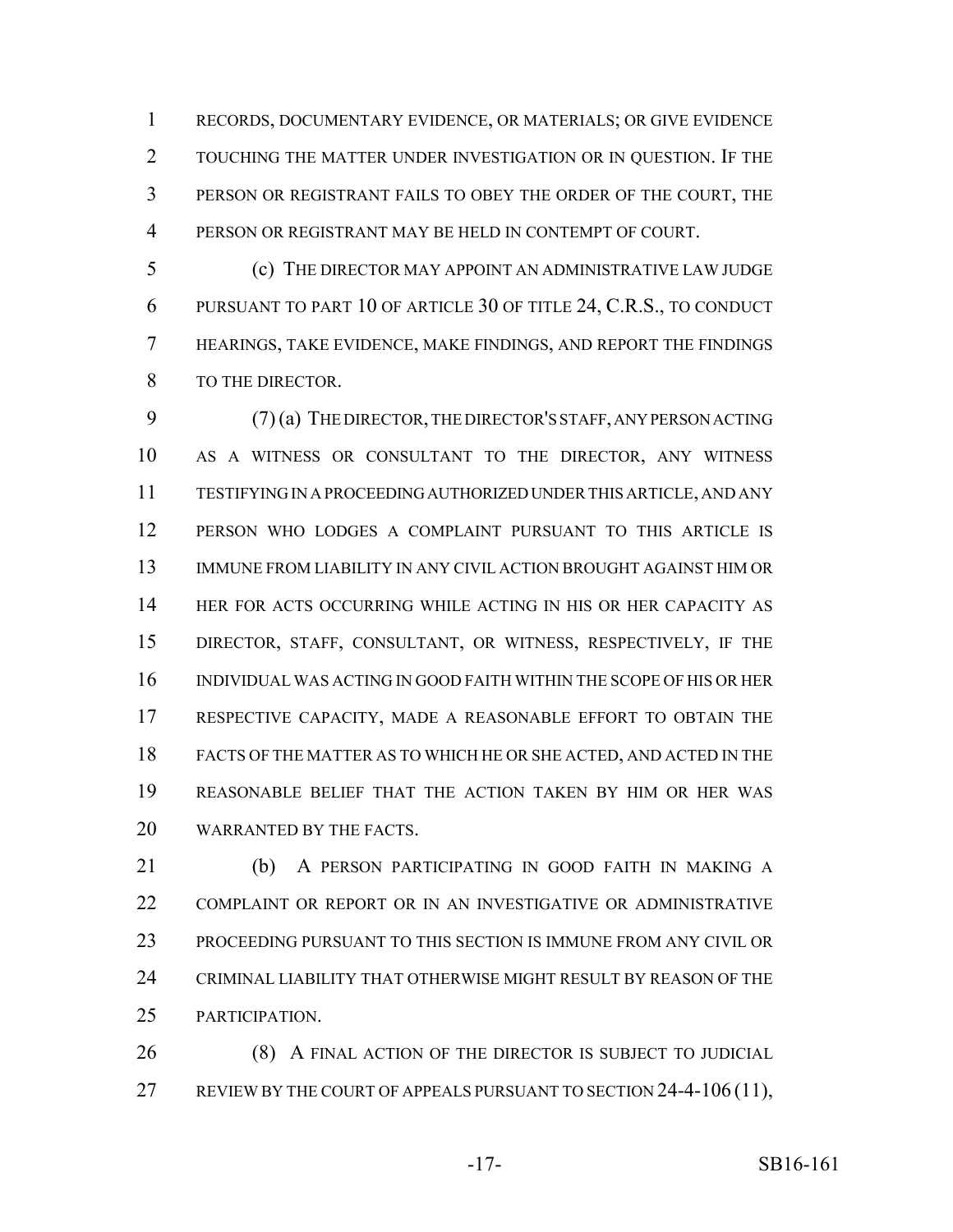C.R.S. THE DIRECTOR MAY INSTITUTE A JUDICIAL PROCEEDING IN ACCORDANCE WITH SECTION 24-4-106, C.R.S., TO ENFORCE THE DIRECTOR'S ORDER.

 (9) AN EMPLOYER OF AN ATHLETIC TRAINER SHALL REPORT TO THE DIRECTOR ANY DISCIPLINARY ACTION TAKEN AGAINST THE ATHLETIC TRAINER OR THE RESIGNATION OF THE ATHLETIC TRAINER IN LIEU OF DISCIPLINARY ACTION FOR CONDUCT THAT VIOLATES THIS ARTICLE.

8 (10) WHEN A COMPLAINT OR AN INVESTIGATION DISCLOSES AN INSTANCE OF MISCONDUCT THAT, IN THE OPINION OF THE DIRECTOR, WARRANTS FORMAL ACTION, THE DIRECTOR SHALL NOT RESOLVE THE COMPLAINT BY A DEFERRED SETTLEMENT, ACTION, JUDGMENT, OR PROSECUTION.

 **12-29.7-111. Cease-and-desist orders.** (1) (a) IF IT APPEARS TO THE DIRECTOR, BASED UPON CREDIBLE EVIDENCE AS PRESENTED IN A WRITTEN COMPLAINT BY ANY PERSON, THAT A REGISTRANT IS ACTING IN A MANNER THAT IS AN IMMINENT THREAT TO THE HEALTH AND SAFETY OF THE PUBLIC OR THAT A PERSON IS ACTING OR HAS ACTED WITHOUT THE REQUIRED REGISTRATION, THE DIRECTOR MAY ISSUE AN ORDER TO CEASE AND DESIST THE ACTIVITY. THE DIRECTOR SHALL SET FORTH THE STATUTES AND RULES ALLEGED TO HAVE BEEN VIOLATED, THE FACTS ALLEGED TO HAVE CONSTITUTED THE VIOLATION, AND THE REQUIREMENT THAT ALL UNLAWFUL ACTS OR UNREGISTERED PRACTICES IMMEDIATELY CEASE.

 (b) WITHIN TEN DAYS AFTER SERVICE OF THE ORDER TO CEASE AND DESIST PURSUANT TO PARAGRAPH (a) OF THIS SUBSECTION (1), THE RESPONDENT MAY REQUEST A HEARING ON THE QUESTION OF WHETHER ACTS OR PRACTICES IN VIOLATION OF THIS ARTICLE OR RULES ADOPTED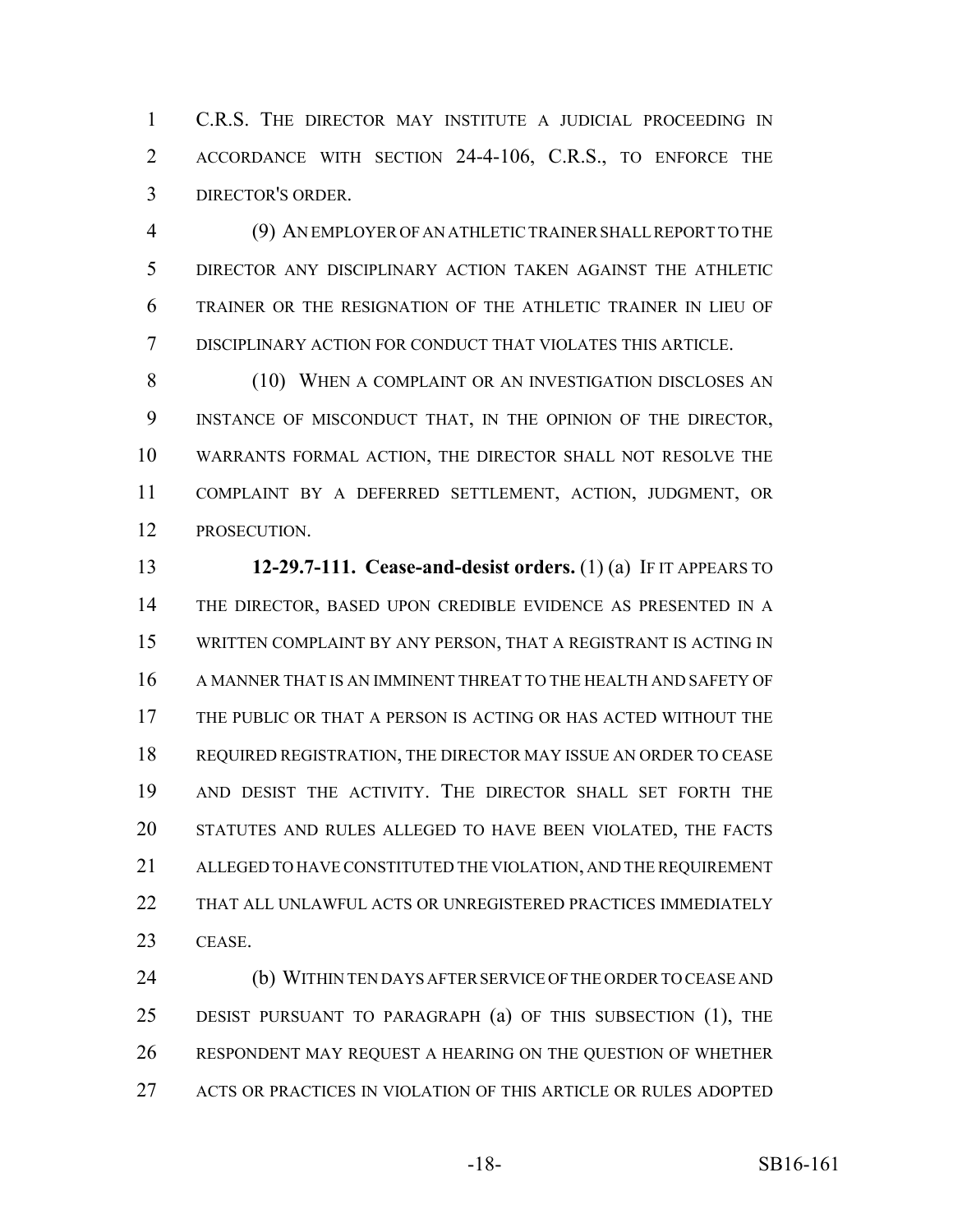UNDER THIS ARTICLE HAVE OCCURRED. THE HEARING SHALL BE CONDUCTED PURSUANT TO SECTIONS 24-4-104 AND 24-4-105, C.R.S.

 (2) (a) IF IT APPEARS TO THE DIRECTOR, BASED UPON CREDIBLE EVIDENCE AS PRESENTED IN A WRITTEN COMPLAINT BY ANY PERSON, THAT A PERSON HAS VIOLATED ANY OTHER PORTION OF THIS ARTICLE OR RULES ADOPTED UNDER THIS ARTICLE, IN ADDITION TO ANY SPECIFIC POWERS GRANTED PURSUANT TO THIS ARTICLE, THE DIRECTOR MAY ISSUE TO THE PERSON AN ORDER TO SHOW CAUSE AS TO WHY THE DIRECTOR SHOULD NOT ISSUE A FINAL ORDER DIRECTING THE PERSON TO CEASE AND DESIST FROM THE UNLAWFUL ACT OR UNREGISTERED PRACTICE.

 (b) THE DIRECTOR SHALL PROMPTLY NOTIFY A PERSON AGAINST WHOM THE DIRECTOR HAS ISSUED AN ORDER TO SHOW CAUSE PURSUANT TO PARAGRAPH (a) OF THIS SUBSECTION (2) OF THE ISSUANCE OF THE ORDER, ALONG WITH A COPY OF THE ORDER, THE FACTUAL AND LEGAL BASIS FOR THE ORDER, AND THE DATE SET BY THE DIRECTOR FOR A HEARING ON THE ORDER. THE DIRECTOR MAY SERVE THE NOTICE ON THE PERSON BY PERSONAL SERVICE, BY FIRST-CLASS, POSTAGE-PREPAID UNITED STATES MAIL, OR IN ANOTHER MANNER AS MAY BE PRACTICABLE. PERSONAL SERVICE OR MAILING OF AN ORDER OR DOCUMENT PURSUANT TO THIS PARAGRAPH (b) CONSTITUTES NOTICE OF THE ORDER TO THE PERSON.

22 (c) (I) THE DIRECTOR SHALL HOLD THE HEARING ON AN ORDER TO SHOW CAUSE NO SOONER THAN TEN AND NO LATER THAN FORTY-FIVE CALENDAR DAYS AFTER THE DATE THE DIRECTOR TRANSMITTED OR 25 SERVED THE NOTICE AS PROVIDED IN PARAGRAPH (b) OF THIS SUBSECTION 26 (2). THE DIRECTOR MAY CONTINUE THE HEARING BY AGREEMENT OF ALL 27 PARTIES BASED UPON THE COMPLEXITY OF THE MATTER, NUMBER OF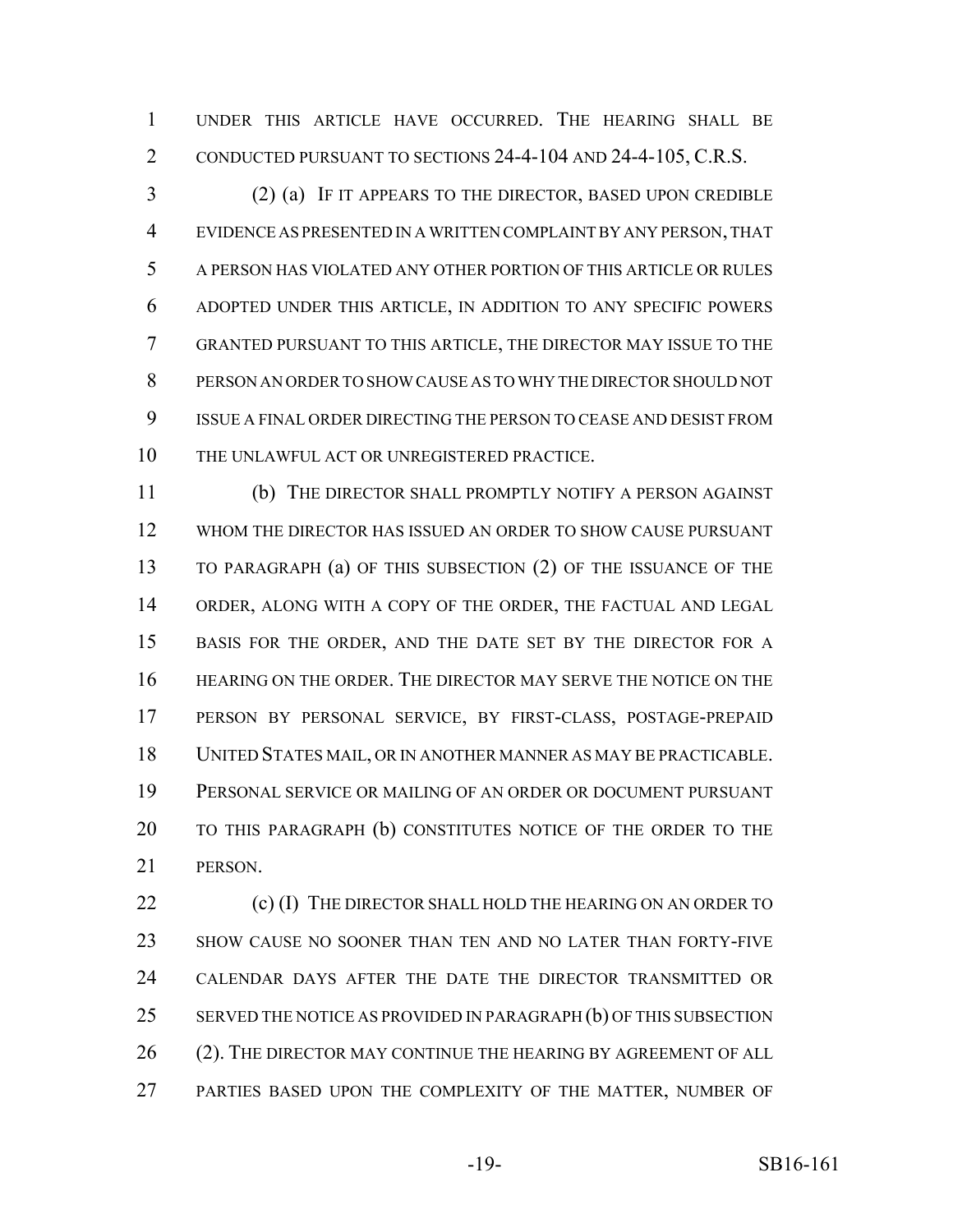PARTIES TO THE MATTER, AND LEGAL ISSUES PRESENTED IN THE MATTER, 2 BUT IN NO EVENT SHALL THE DIRECTOR HOLD THE HEARING LATER THAN SIXTY CALENDAR DAYS AFTER THE DATE THE NOTICE WAS TRANSMITTED OR SERVED.

 (II) IF A PERSON AGAINST WHOM AN ORDER TO SHOW CAUSE HAS BEEN ISSUED PURSUANT TO PARAGRAPH (a) OF THIS SUBSECTION (2) DOES NOT APPEAR AT THE HEARING, THE DIRECTOR MAY PRESENT EVIDENCE THAT NOTIFICATION WAS PROPERLY SENT OR SERVED ON THE PERSON PURSUANT TO PARAGRAPH (b) OF THIS SUBSECTION (2) AND OTHER EVIDENCE RELATED TO THE MATTER AS THE DIRECTOR DEEMS APPROPRIATE. THE DIRECTOR SHALL ISSUE THE ORDER WITHIN TEN DAYS AFTER THE DIRECTOR'S DETERMINATION RELATED TO REASONABLE ATTEMPTS TO NOTIFY THE RESPONDENT, AND THE ORDER BECOMES FINAL AS TO THAT PERSON BY OPERATION OF LAW. THE HEARING SHALL BE CONDUCTED PURSUANT TO SECTIONS 24-4-104 AND 24-4-105, C.R.S.

16 (III) IF THE DIRECTOR REASONABLY FINDS THAT THE PERSON AGAINST WHOM THE ORDER TO SHOW CAUSE WAS ISSUED IS ACTING OR HAS ACTED WITHOUT THE REQUIRED REGISTRATION, OR HAS OR IS ABOUT TO ENGAGE IN ACTS OR PRACTICES CONSTITUTING VIOLATIONS OF THIS ARTICLE OR RULES ADOPTED UNDER THIS ARTICLE, THE DIRECTOR MAY ISSUE A FINAL CEASE-AND-DESIST ORDER, DIRECTING THE PERSON TO CEASE AND DESIST FROM FURTHER UNLAWFUL ACTS OR UNREGISTERED PRACTICES.

24 (IV) THE DIRECTOR SHALL PROVIDE NOTICE, IN THE MANNER SET FORTH IN PARAGRAPH (b) OF THIS SUBSECTION (2), OF THE FINAL CEASE-AND-DESIST ORDER WITHIN TEN CALENDAR DAYS AFTER THE HEARING CONDUCTED PURSUANT TO THIS PARAGRAPH (c) TO EACH PERSON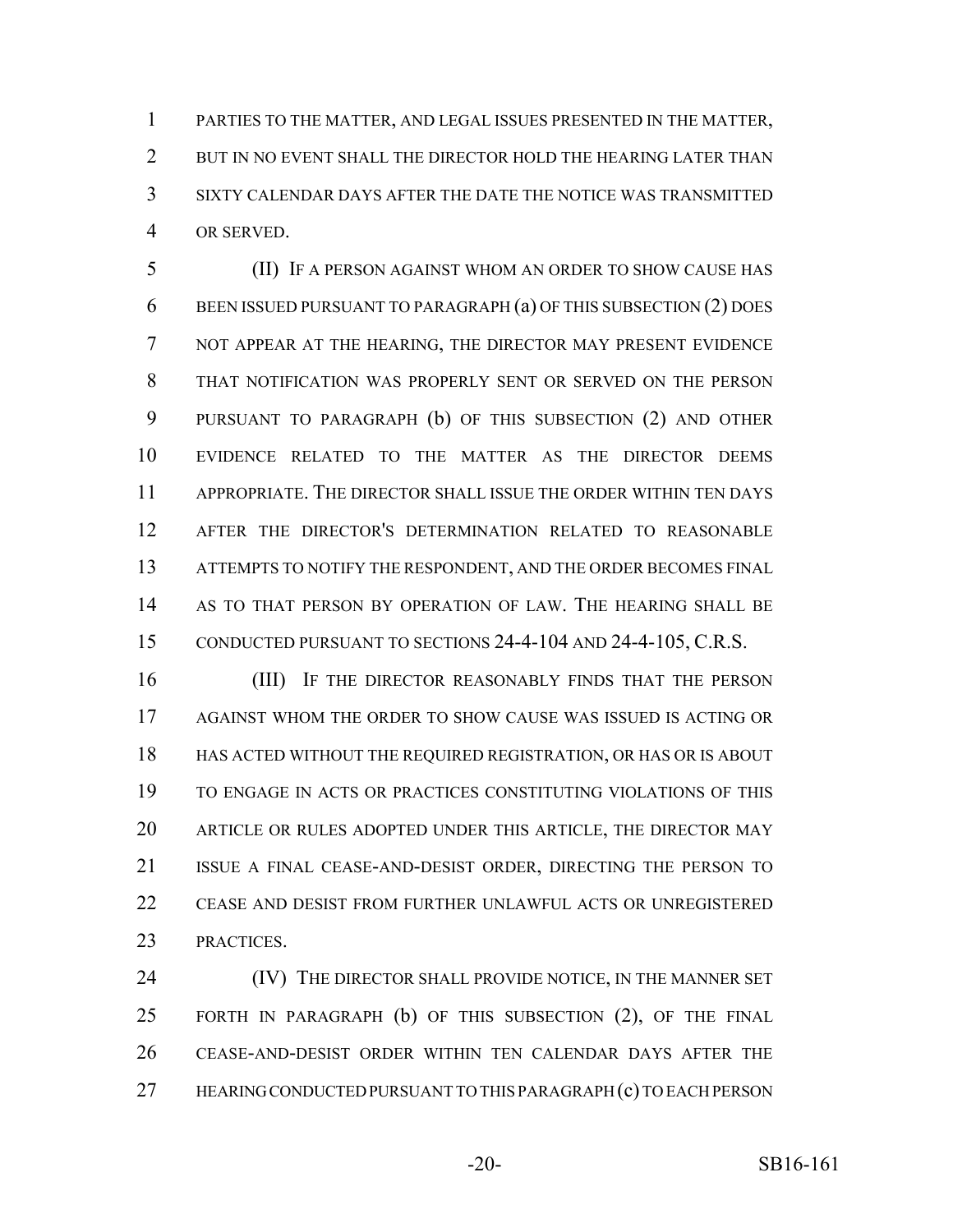AGAINST WHOM THE FINAL ORDER HAS BEEN ISSUED. THE FINAL ORDER ISSUED PURSUANT TO SUBPARAGRAPH (III) OF THIS PARAGRAPH (c) IS EFFECTIVE WHEN ISSUED AND IS A FINAL ORDER FOR PURPOSES OF JUDICIAL REVIEW.

 (3) IF IT APPEARS TO THE DIRECTOR, BASED UPON CREDIBLE EVIDENCE PRESENTED TO THE DIRECTOR, THAT A PERSON HAS ENGAGED OR IS ABOUT TO ENGAGE IN AN UNREGISTERED ACT OR PRACTICE; AN ACT OR PRACTICE CONSTITUTING A VIOLATION OF THIS ARTICLE, A RULE PROMULGATED PURSUANT TO THIS ARTICLE, OR AN ORDER ISSUED PURSUANT TO THIS ARTICLE; OR AN ACT OR PRACTICE CONSTITUTING GROUNDS FOR ADMINISTRATIVE SANCTION PURSUANT TO THIS ARTICLE, THE DIRECTOR MAY ENTER INTO A STIPULATION WITH THE PERSON.

 (4) IF ANY PERSON FAILS TO COMPLY WITH A FINAL CEASE-AND-DESIST ORDER OR A STIPULATION, THE DIRECTOR MAY REQUEST THE ATTORNEY GENERAL OR THE DISTRICT ATTORNEY FOR THE JUDICIAL DISTRICT IN WHICH THE ALLEGED VIOLATION EXISTS TO BRING, AND IF SO REQUESTED SUCH ATTORNEY SHALL BRING, SUIT FOR A TEMPORARY RESTRAINING ORDER AND FOR INJUNCTIVE RELIEF TO PREVENT ANY FURTHER OR CONTINUED VIOLATION OF THE FINAL ORDER. (5) A PERSON AGGRIEVED BY THE FINAL CEASE-AND-DESIST ORDER MAY SEEK JUDICIAL REVIEW OF THE DIRECTOR'S DETERMINATION OR OF 22 THE DIRECTOR'S FINAL ORDER AS PROVIDED IN SECTION 12-29.7-110 (8). **12-29.7-112. Mental or physical examination of registrants.** 24 (1) IF THE DIRECTOR HAS REASONABLE CAUSE TO BELIEVE THAT A REGISTRANT IS UNABLE TO PRACTICE WITH REASONABLE SKILL AND SAFETY, THE DIRECTOR MAY ORDER THE REGISTRANT TO TAKE A MENTAL

OR PHYSICAL EXAMINATION ADMINISTERED BY A PHYSICIAN OR OTHER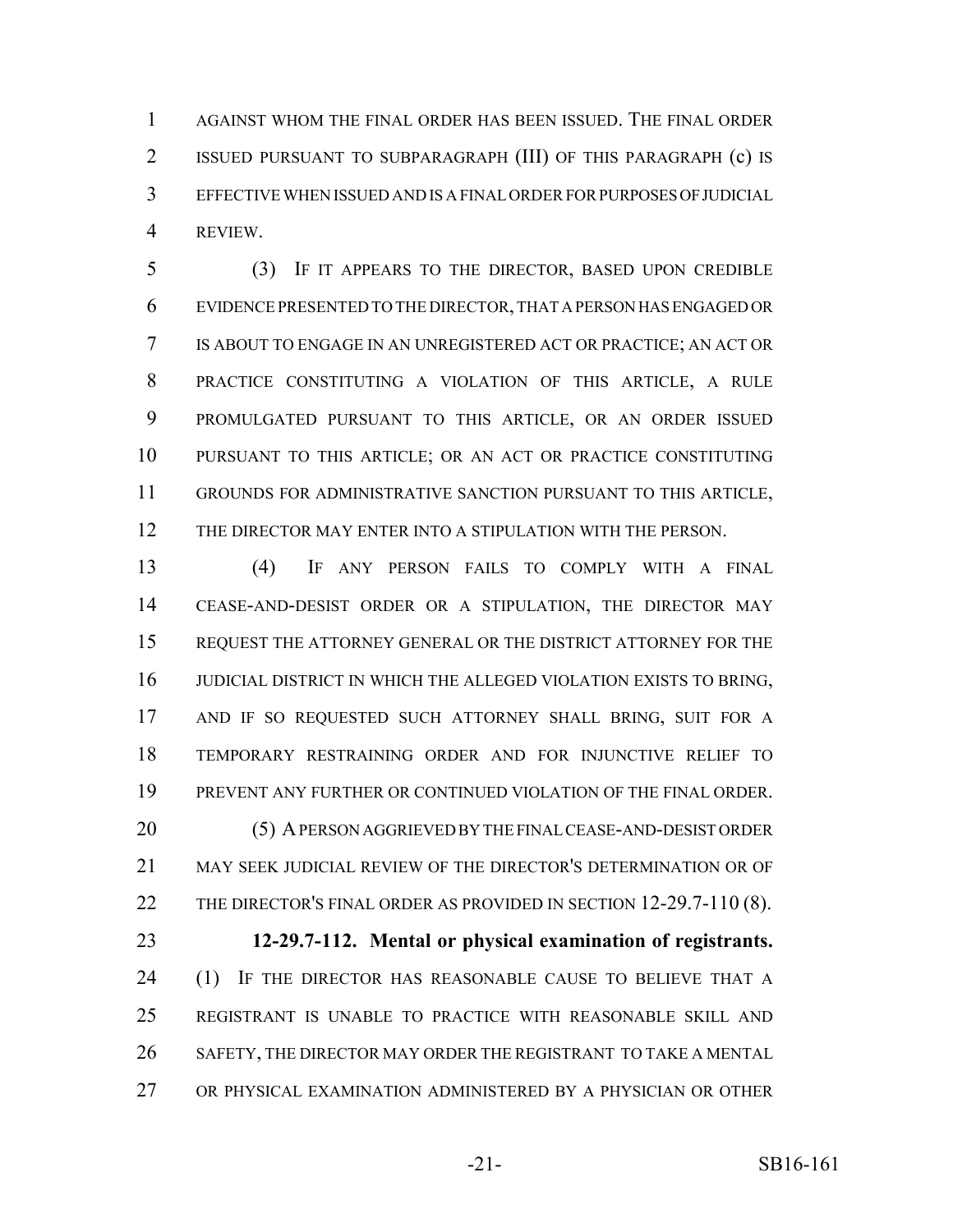LICENSED HEALTH CARE PROFESSIONAL DESIGNATED BY THE DIRECTOR. UNLESS DUE TO CIRCUMSTANCES BEYOND THE REGISTRANT'S CONTROL, IF THE REGISTRANT REFUSES TO UNDERGO A MENTAL OR PHYSICAL EXAMINATION, THE DIRECTOR MAY SUSPEND THE PERSON'S REGISTRATION UNTIL THE RESULTS OF THE EXAMINATION ARE KNOWN AND THE DIRECTOR HAS MADE A DETERMINATION OF THE REGISTRANT'S FITNESS TO PRACTICE. THE DIRECTOR SHALL PROCEED WITH AN ORDER FOR EXAMINATION AND SHALL MAKE HIS OR HER DETERMINATION IN A TIMELY MANNER.

 (2) THE DIRECTOR SHALL INCLUDE IN AN ORDER REQUIRING A REGISTRANT TO UNDERGO A MENTAL OR PHYSICAL EXAMINATION THE BASIS OF THE DIRECTOR'S REASONABLE CAUSE TO BELIEVE THAT THE REGISTRANT IS UNABLE TO PRACTICE WITH REASONABLE SKILL AND SAFETY. FOR PURPOSES OF A DISCIPLINARY PROCEEDING AUTHORIZED UNDER THIS ARTICLE, THE REGISTRANT IS DEEMED TO HAVE WAIVED ALL OBJECTIONS TO THE ADMISSIBILITY OF THE EXAMINING PHYSICIAN'S OR LICENSED HEALTH CARE PROFESSIONAL'S TESTIMONY OR EXAMINATION REPORTS ON THE GROUND THAT THEY ARE PRIVILEGED COMMUNICATIONS.

 (3) THE REGISTRANT MAY SUBMIT TO THE DIRECTOR TESTIMONY OR EXAMINATION REPORTS FROM A PHYSICIAN CHOSEN BY THE REGISTRANT AND PERTAINING TO ANY CONDITION THAT THE DIRECTOR HAS ALLEGED MAY PRECLUDE THE REGISTRANT FROM PRACTICING WITH REASONABLE SKILL AND SAFETY. THE TESTIMONY AND REPORTS SUBMITTED BY THE REGISTRANT MAY BE CONSIDERED BY THE DIRECTOR IN CONJUNCTION WITH, BUT NOT IN LIEU OF, TESTIMONY AND EXAMINATION REPORTS OF THE PHYSICIAN DESIGNATED BY THE DIRECTOR. (4) THE RESULTS OF A MENTAL OR PHYSICAL EXAMINATION ORDERED BY THE DIRECTOR SHALL NOT BE USED AS EVIDENCE IN ANY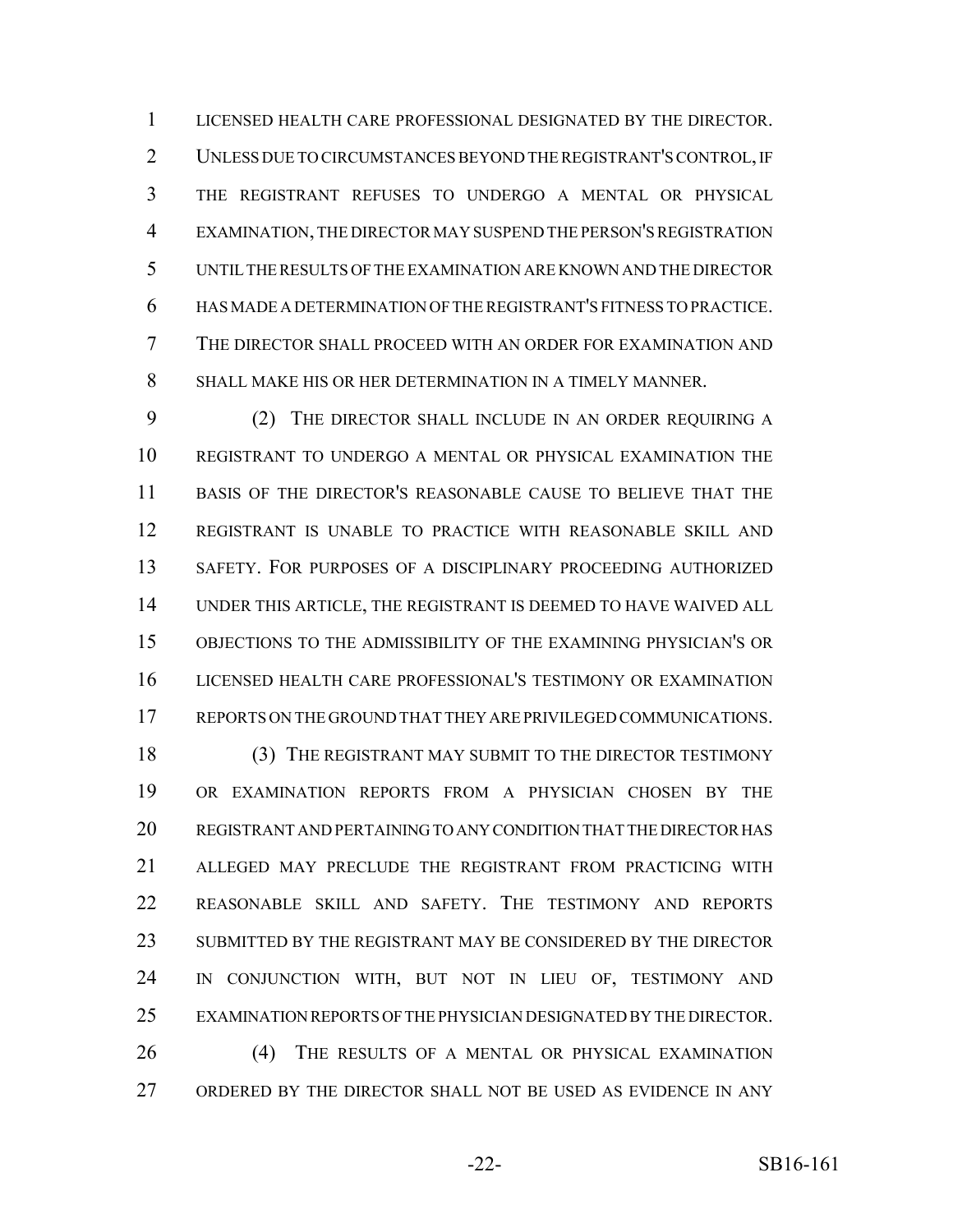PROCEEDING OTHER THAN ONE BEFORE THE DIRECTOR AND SHALL NOT BE DEEMED A PUBLIC RECORD OR MADE AVAILABLE TO THE PUBLIC.

 **12-29.7-113. Confidential agreement to limit practice - violation grounds for discipline.** (1) IF A REGISTERED ATHLETIC TRAINER SUFFERS FROM A PHYSICAL OR MENTAL ILLNESS OR CONDITION THAT RENDERS THE REGISTRANT UNABLE TO PRACTICE ATHLETIC TRAINING WITH REASONABLE SKILL AND SAFETY TO PATIENTS, THE REGISTRANT SHALL NOTIFY THE DIRECTOR OF THE ILLNESS OR CONDITION IN A MANNER AND WITHIN A PERIOD OF TIME DETERMINED BY THE DIRECTOR. THE DIRECTOR MAY REQUIRE THE REGISTRANT TO SUBMIT TO AN EXAMINATION TO EVALUATE THE EXTENT OF THE ILLNESS OR CONDITION AND ITS IMPACT ON THE REGISTRANT'S ABILITY TO PRACTICE WITH REASONABLE SKILL AND SAFETY TO PATIENTS.

 (2) (a) UPON DETERMINING THAT A REGISTRANT WITH A PHYSICAL OR MENTAL ILLNESS OR CONDITION IS ABLE TO RENDER LIMITED ATHLETIC TRAINING SERVICES WITH REASONABLE SKILL AND SAFETY TO PATIENTS, THE DIRECTOR MAY ENTER INTO A CONFIDENTIAL AGREEMENT WITH THE REGISTRANT IN WHICH THE REGISTRANT AGREES TO LIMIT HIS OR HER PRACTICE BASED ON THE RESTRICTIONS IMPOSED BY THE ILLNESS OR CONDITION, AS DETERMINED BY THE DIRECTOR.

21 (b) THE AGREEMENT MUST SPECIFY THAT THE REGISTRANT IS SUBJECT TO PERIODIC REEVALUATIONS OR MONITORING AS DETERMINED 23 APPROPRIATE BY THE DIRECTOR.

**(c)** THE PARTIES MAY MODIFY OR DISSOLVE THE AGREEMENT AS NECESSARY BASED ON THE RESULTS OF A REEVALUATION OR OF MONITORING.

27 (d) BY ENTERING INTO AN AGREEMENT WITH THE DIRECTOR

-23- SB16-161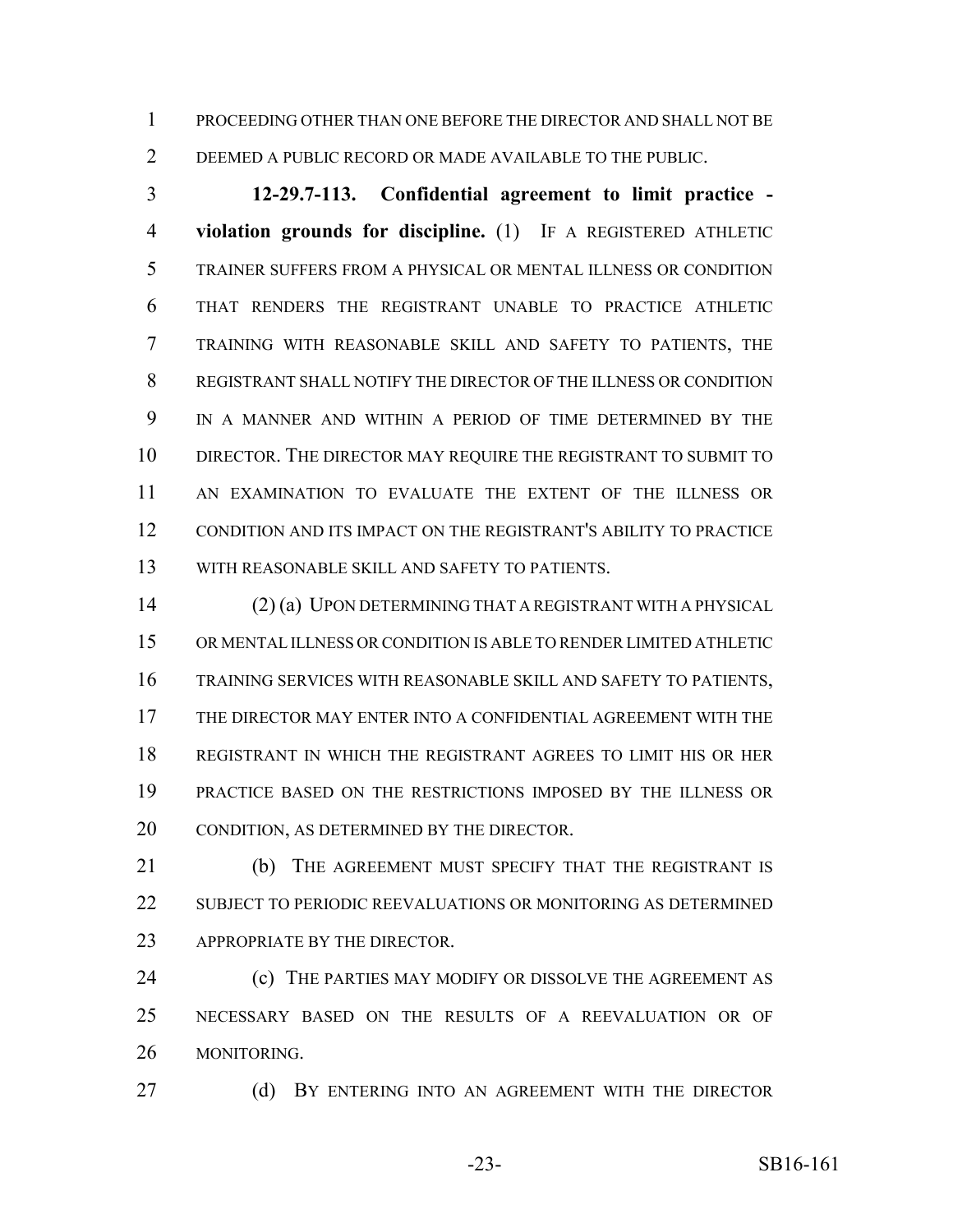PURSUANT TO THIS SECTION TO LIMIT HIS OR HER PRACTICE, THE REGISTRANT IS NOT ENGAGING IN ACTIVITIES THAT CONSTITUTE GROUNDS FOR DISCIPLINE UNDER SECTION 12-29.7-110. THE AGREEMENT IS AN ADMINISTRATIVE ACTION AND DOES NOT CONSTITUTE A RESTRICTION OR DISCIPLINE BY THE DIRECTOR. HOWEVER, IF THE REGISTRANT FAILS TO COMPLY WITH THE TERMS OF AN AGREEMENT ENTERED INTO PURSUANT TO THIS SECTION, THE FAILURE CONSTITUTES GROUNDS FOR DISCIPLINARY ACTION UNDER SECTION 12-29.7-110 (2) (d), AND THE REGISTRANT IS 9 SUBJECT TO DISCIPLINE IN ACCORDANCE WITH SECTION 12-29.7-110.

 (3) THIS SECTION DOES NOT APPLY TO A REGISTRANT SUBJECT TO DISCIPLINE UNDER SECTION 12-29.7-110 (2) (c).

 **12-29.7-114. Unauthorized practice - penalties.** A PERSON WHO PRACTICES OR OFFERS OR ATTEMPTS TO PRACTICE ATHLETIC TRAINING WITHOUT AN ACTIVE REGISTRATION ISSUED UNDER THIS ARTICLE COMMITS A CLASS 2 MISDEMEANOR AND SHALL BE PUNISHED AS PROVIDED IN 16 SECTION 18-1.3-501, C.R.S., FOR THE FIRST OFFENSE. FOR THE SECOND OR ANY SUBSEQUENT OFFENSE, THE PERSON COMMITS A CLASS 1 MISDEMEANOR AND SHALL BE PUNISHED AS PROVIDED IN SECTION 18-1.3-501, C.R.S.

 **12-29.7-115. Rule-making authority.** THE DIRECTOR SHALL PROMULGATE RULES AS NECESSARY FOR THE ADMINISTRATION OF THIS ARTICLE.

 **12-29.7-116. Severability.** IF ANY PROVISION OF THIS ARTICLE IS HELD TO BE INVALID, THE INVALIDITY DOES NOT AFFECT OTHER PROVISIONS OF THIS ARTICLE THAT CAN BE GIVEN EFFECT WITHOUT THE INVALID PROVISION.

**12-29.7-117. Repeal of article - review of functions.** THIS